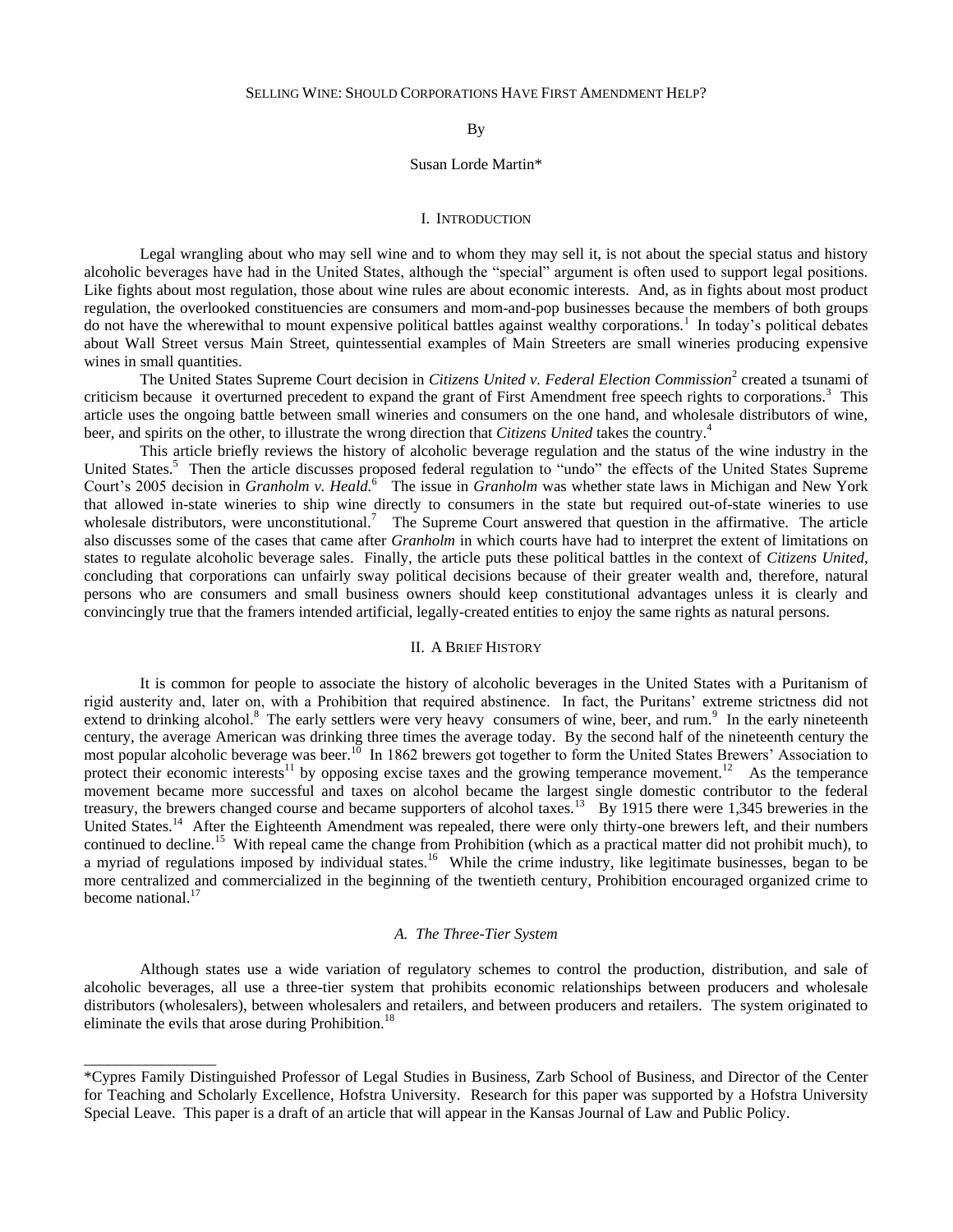During Prohibition, the federal government gave a few distillers permits to manufacture whisky for medicinal purposes, and so they held a considerable competitive edge after repeal.<sup>19</sup> A few additional distillers had purchased trade names and supplies from old distillers in the event of a repeal.<sup>20</sup> Because good whiskey must be aged for four or more years, and even cheaper whiskey is blended with some aged whiskey, these few foresighted distillers controlled the industry.<sup>21</sup> In 1934 the nation's nine largest distillers produced more than four-fifths of the nation's whiskey.<sup>22</sup> Members of Congress called these distillers a "Whiskey Trust" and worried that the Trust had driven up alcohol prices to unreasonably high levels: twelve to twenty-four dollars wholesale for a gallon that cost one dollar to produce and store.<sup>23</sup>

The high prices led to bootlegging and illicit selling that some estimated were responsible for at least half of all consumption of alcoholic beverages.<sup>24</sup> The dominance of a few distillers and brewers also led to "tied-house" arrangements or vertical integration whereby distillers, brewers, and wholesalers would exert control over retail outlets, particularly saloons.<sup>25</sup> If a saloon keeper agreed to serve only one brewer's beer, for example, the brewer would provide furnishings for the bar, pay for food for customers, pay licensing fees and bribes.<sup>26</sup> Legislators were concerned that tied-house increased alcohol consumption because distillers would require retailers to buy certain quotas and then retailers, in turn, would encourage customers to drink more.<sup>27</sup> Thus, following Prohibition, state legislators enacted three-tier systems which required strict separation among participants in the alcoholic beverage industry to eliminate criminality, corruption, price-gouging, and intemperance.<sup>28</sup> In fact, organized crime's control of the alcoholic beverage industry did not continue after Prohibition.<sup>29</sup>

### *B. Wholesalers*

The alcoholic beverage industry, particularly the wine segment, has changed dramatically in the last fifty years. There used to be few producers and many wholesalers, but just the opposite is true now. In 1950 there were approximately 5,000 liquor wholesalers nationwide, whereas by 2003 there were well under 1,000, resulting in some retailers being serviced by only two wholesalers.<sup>30</sup> About ninety-seven percent of all wine sales in the United States pass through wholesalers.<sup>31</sup> The five largest U.S. wholesalers control almost fifty percent of the wine market.<sup>32</sup> The three-tier system creates market power and economic rents for these relatively few wholesalers.<sup>33</sup> The more than 6,000 wineries in the United States produce about 7,000 wine brands that have to squeeze through the distribution bottleneck.<sup>34</sup> Thus, wholesalers can engage in product tying or bundling the way that Microsoft does. Were it not for the mandated three-tier system, small wineries could use the Internet which has made it easy and cheap for producers to reach retailers and consumers on their own.<sup>35</sup> Thus, eliminating the three-tier structure would reduce prices for consumers<sup>36</sup> and provide them with more choices, and it would expand markets for small producers.<sup>37</sup> The problem is that wholesalers have had many years to develop their own market power and political power in order to maintain their position in the alcoholic beverage industry. In the last twenty years, the National Beer Wholesalers Association (NBWA), for example, has contributed more than \$21 million to federal candidates and political parties, placing it among the top thirty donors.<sup>38</sup> Since the *Granholm* decision in 2005, the NBWA and the Wine and Spirits Wholesalers of America Inc. (WSWA) and their political action committees (PACs) donated more than \$11.55 million to federal campaigns, an increase of thirty-three percent compared to their contributions during a similar period before the decision.<sup>39</sup>

Every state"s system for regulating the production, distribution, and sale of alcoholic beverages has rules for wholesalers, but state laws vary in the strength of their protection for the interests of wholesalers. The large amount of money at stake makes wholesalers big players in both national and state politics. Some examples of state regulations and the roles of specific wholesalers follow.

## 1. Wholesalers in Michigan

In Michigan the law makes it nearly impossible for a winery to fire a wholesaler unless a wholesaler commits fraud, breaches its contract with the winery, or loses its state license.<sup>40</sup> Moreover, Michigan's franchise law permits wholesalers to pass ownership of their businesses to family members when they retire or die, guaranteeing family ownership in perpetuity.<sup>41</sup> The Michigan Beer and Wine Wholesalers Association (MBWWA) is a trade group of seventy<sup>42</sup> family-owned distributors<sup>43</sup> that controls the distribution of more than ninety percent of the wine sold in Michigan.<sup>44</sup> It is one of the richest and most powerful trade groups in Michigan's capital.<sup>45</sup> In the 2004 statewide election in Michigan, the MBWWA was among the top ten contributors to the winners in a majority of the Michigan legislative races.<sup>46</sup> Its members also gave thousands of dollars in political contributions to the Michigan governor and attorney general.<sup>47</sup> An analysis of campaign finance records indicated that from 2000 through 2004 the MBWWA"s PAC hosted at least eighty-three fundraisers for Michigan lawmakers at which the lawmakers raised almost \$500,000.<sup>48</sup> The MBWWA PAC donated over \$700,000 to candidates in the 2006 election cycle, making it the fourteenth largest PAC in Michigan.<sup>49</sup> All but eleven of the 148 members of the Michigan legislature serving in 2008 and voting on a bill to prohibit all direct shipment of wine to consumers received contributions from the MBWWA as did Michigan's then governor, attorney general, and secretary of state.<sup>50</sup>

#### 2. Wholesalers in Illinois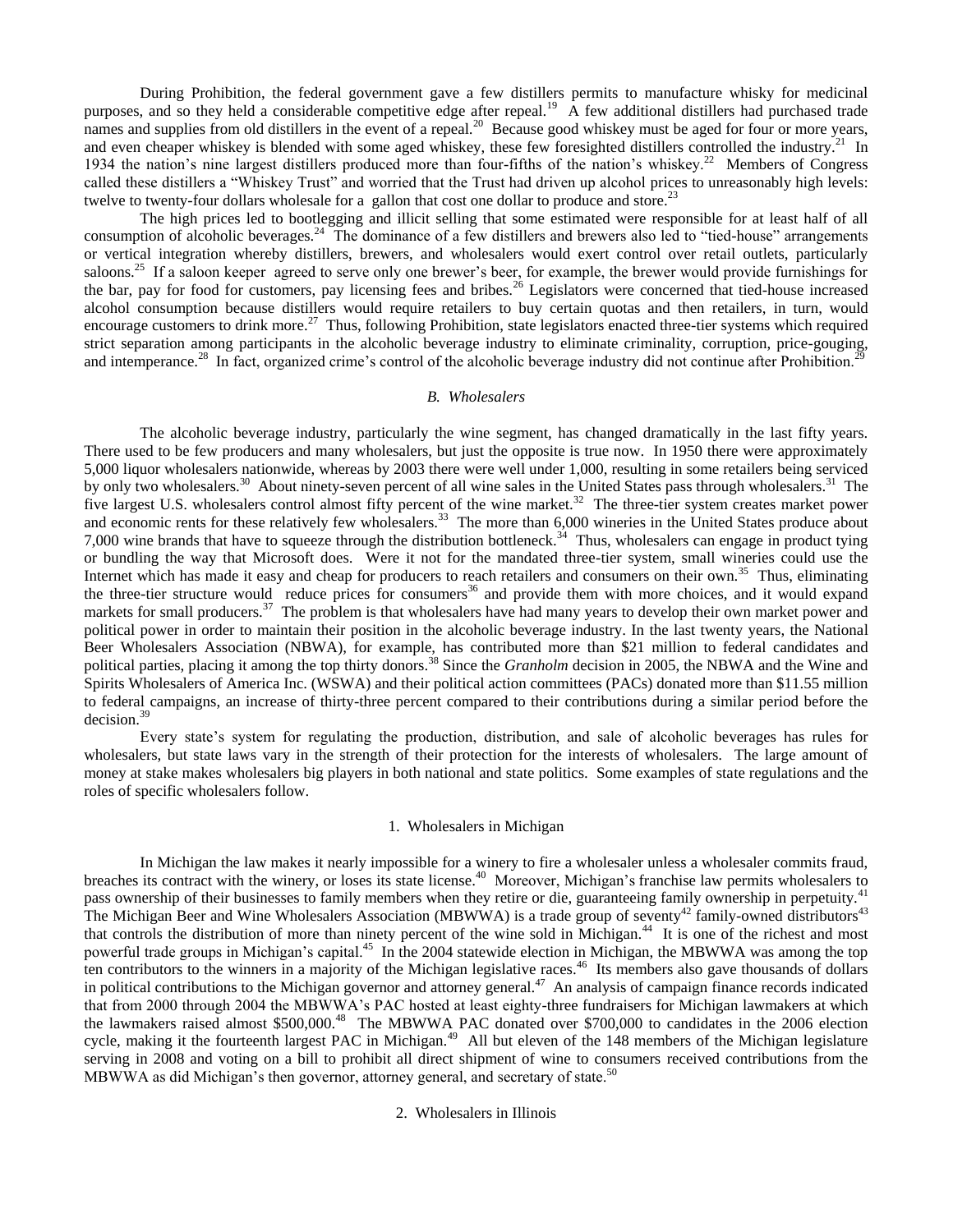The reputation of alcoholic beverage wholesalers in Illinois is similar to that of Illinois" politicians. In 2009 the federal Alcohol and Tobacco Tax and Trade Bureau (TTB)<sup>51</sup> fined ten Illinois wholesalers for giving executives in a large wine and spirits retail business money and free cases in exchange for favored product placements on store shelves, a practice that is illegal in Illinois.<sup>52</sup> The wholesalers also illegally gave the same retailer lower prices that were not available to other retailers.<sup>53</sup> The TTB fined Southern Wine & Spirits of Illinois, Inc., the largest wholesaler in the state, \$225,000; the second largest wholesaler in the state, Judge & Dolph, Ltd., part of the Wirtz Beverage Group (WBI), \$130,000; and eight other wholesalers for a total of \$803,000 in fines.<sup>54</sup> Illinois retailers also allege that wholesalers engage in another illegal practice by paying for expensive leather portfolios for wine lists in exchange for having their wines included in the list.<sup>55</sup> Compared to the size of the wholesalers" businesses, the fines could not be much of a deterrent. WBI is the sixth largest wine and spirits distributor in the United States with more than \$1.5 billion in revenue.<sup>56</sup> It has expanded by buying other distributing companies and now has operations in Iowa,<sup>57</sup> Minnesota,<sup>58</sup> Nevada,<sup>59</sup> and Wisconsin.<sup>60</sup> WBI is the distributor in Illinois for Diageo, $^{61}$  the world's largest producer of alcoholic beverages. $^{62}$ 

The family business was started by Arthur M. Wirtz in 1922, and he acquired his first wholesale liquor distributorship, Edison Liquor, in Wisconsin in 1945.<sup>63</sup> His decades-long expansion of the business started three years later when he acquired Judge  $\&$  Dolph in Chicago from Walgreen's Drug.<sup>64</sup> Arthur's son, William Wirtz, the owner of the Chicago Blackhawks hockey team, ran the business until his death in 2007 when he was succeeded as chairman and chief executive officer by his son, W. Rockwell "Rocky" Wirtz.<sup>65</sup> Other family members are also company executives.<sup>66</sup> Rocky is the chairman of the WSWA, the Washington, D.C.-based industry trade group.<sup>67</sup> WBI is a member of the Wine & Spirits Distributors of Illinois which is associated with the Illinois Wholesalers Association PAC.<sup>68</sup>

Between 1993 and 2004 the Wine & Spirits Distributors of Illinois contributed almost a million dollars to Illinois candidates for state office.<sup>69</sup> Its PAC was a strong proponent of the Illinois Wine and Spirits Industry Fair Dealing Act of  $1999<sup>70</sup>$  that was known as the Wirtz Bill.<sup>71</sup> WBI hired twenty-four lobbying firms using ninety-two registered lobbyists to promote the bill.<sup>72</sup> The Act prohibited any wine or spirits producer from canceling a contract with a wholesaler with less than ninety days notice regardless of their contractual agreement, but it provided an exception for agreements between a wholesaler and an Illinois winery.<sup>73</sup> Then-Governor George Ryan signed the Act into law on May 21, 1999, and it became effective immediately.<sup>74</sup> By September, Wirtz companies, which then controlled one-third of alcoholic beverage sales in Illinois, notified their retailers that they would be raising prices.<sup>75</sup> An alcoholic beverage retailers' group estimated that wholesalers earned an additional \$26 million in profits during the first six months the Act was in effect, an annual return of 7,000 percent on their political contributions.<sup>76</sup>

In mid-1999, three California wineries notified their Illinois wholesalers that they would be terminating their distribution contracts.<sup>77</sup> In response, the wholesalers filed petitions with the Illinois Liquor Control Commission requesting a finding that the wineries violated the Act because the termination was in retaliation for supporting passage of the Act.<sup>78</sup> The United States District Court for the Northern District of Illinois enjoined the State from implementing the Act because of the Kendall-Jackson winery"s likelihood of prevailing in its lawsuit alleging the unconstitutionality of the Act because the Act violated the Commerce and Contracts Clauses.<sup>79</sup> The Illinois Legislature repealed the Act in 2002.<sup>80</sup> After the *Granholm* decision, midwest newspapers reported that the wholesalers" PAC was suggesting that Illinois should consider banning direct shipment from all wineries, including Illinois wineries, rather than extending direct shipping privileges to out-of-state wineries.<sup>81</sup> The legislature did not do that, but achieved a compromise between the wholesalers and local wineries by allowing all wineries, both in-state and out-of-state, to direct-ship only twelve cases of wine per year for consumers" personal  $use.<sup>82</sup>$ 

### 3. Southern Wine and Spirits of America, Inc.

The largest distributor of wine and spirits in the United States is Southern Wine and Spirits of America, Inc.<sup>83</sup> Chairman and CEO Harvey Chaplin and his son Wayne Chaplin, the president and COO, own more than fifty percent of the company.<sup>84</sup> On its 2006 list of the world's billionaires, Forbes magazine listed Harvey Chaplin as the 645<sup>th</sup> wealthiest person in the world with assets of \$1.2 billion.<sup>85</sup> Southern ships more than 90 million cases of wine, beer, and spirits in thirty states.<sup>86</sup> Between 2003 and 2010, Southern, its subsidiaries, and employees gave almost \$3 million to political candidates.<sup>8</sup> In anticipation of the *Granholm* decision, Wayne Chaplin, Southern"s president, said that rule changes would not eliminate wholesalers from the alcoholic beverage industry.<sup>88</sup> He noted that in California where liberal rules allow wineries to ship directly to consumers and distilled spirit producers can sell directly to retailers, Southern had still maintained a thirty percent market share.<sup>89</sup>

Heavy political spending indicates that wholesalers are not going to accept any risk of diminution in their business without a political battle. The wholesalers" strategic contribution to the *Granholm* litigation was to support the states in their rationales for having prohibitions on direct shipping.<sup>90</sup> The MBWA's chief lobbyist asserted that Michigan's prohibition on direct shipment of wine from out of state guaranteed accurate tax collection and kept minors from access to alcohol.<sup>91</sup> The MBWA hired the former director of the Michigan Office of Highway Safety Planning to start the Coalition for a Safe and Responsible Michigan.<sup>92</sup> Arguing that a reversal of Michigan's prohibitory law could endanger young people, she convinced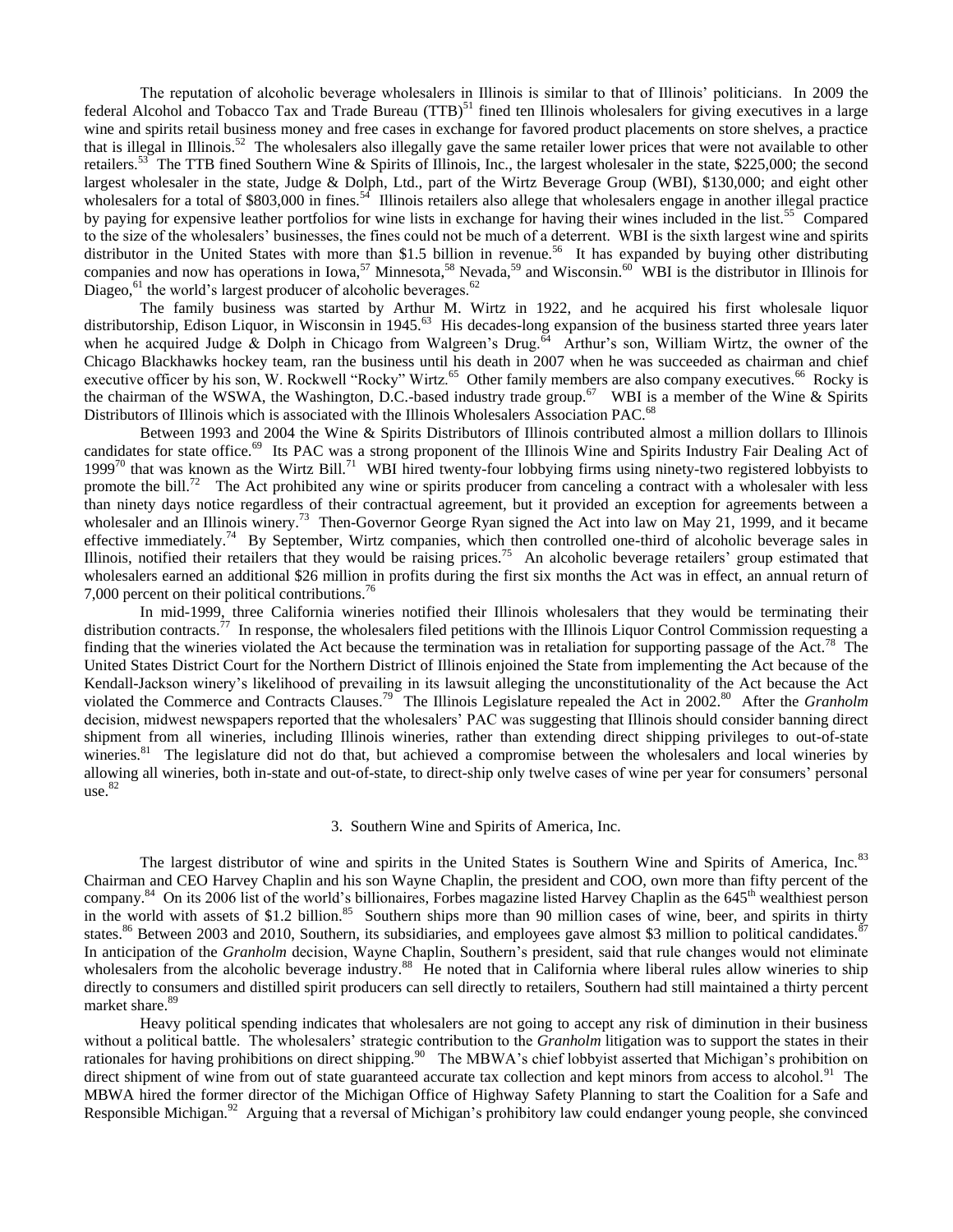Central Michigan State University, Oakland University, Michigan Mothers Against Drunk Driving, the Michigan Association of Secondary School Principals, and the Michigan Sheriffs' Association to join the Coalition.<sup>93</sup>

# *C. Wineries*

The estimated retail value of wine sales in the United States is about \$30 billion.<sup>94</sup> There are now more than  $6,700$ wineries in the United States,<sup>95</sup> but the thirty largest wineries account for more than ninety percent of all the wine produced in this country.<sup>96</sup> The leading U.S. producer, E. & J. Gallo Winery, produced 67 million cases in 2008.<sup>97</sup> The second largest producer, The Wine Group, produced 56 million cases in 2008.<sup>98</sup> Granholm was not about these wineries because they have wholesalers who can distribute their products to every retail outlet in the country. Every consumer can have access to Gallo or Wine Group brands but not to the wines produced by the nation"s small wineries, often defined as those producing fewer than 5,000 to  $10,000$  cases a year.<sup>99</sup> In fact, most wineries in the United States produce fewer than 5,000 cases annually.<sup>100</sup> Together these small wineries constitute less than two percent of all the wine produced in the United States but a large share of the wine that costs more than thirty dollars a bottle.<sup>101</sup>

*Granholm* was about wineries like those owned by the plaintiffs in the New York case, Juanita Swedenburg and David Lucas. Swedenburg opened Swedenburg Winery in Middleburg, Virginia on her family farm in 1987.<sup>102</sup> She raised beef cattle and planted fifteen acres of grapes.<sup>103</sup> She produced fewer than 2,000 cases of wine a year and sold more than ninety percent of it at her winery.<sup>104</sup> David Lucas opened the Lucas Winery in Lodi, California in 1978.<sup>105</sup> He also produced fewer than 2,000 cases of wine a year and sold most of it at the winery.<sup>106</sup> Both wanted to sell by direct shipping to tourists who stopped at their wineries and to Internet customers.<sup>107</sup> They, and winery owners like them all over the country, do not have budgets for advertising or wholesale distributors.

A wholesaler's share of the retail price of a bottle of wine is typically eighteen to twenty-five percent (more than twice the cost of the distribution system in the food industry).<sup>108</sup> Retailers typically take another twenty-five percent as their gross profit.<sup>109</sup> In Ohio, for example, state law, "to prevent abuses caused by the disorderly and unregulated sale of wine," mandates that wine wholesalers charge a minimum markup of thirty-three and a third percent and retailers add a minimum markup of fifty percent.<sup>110</sup> Shortly after the *Granholm* decision, the vice president of Bedell Cellars on the North Fork of Long Island in New York noted that his winery received only \$120 a case through its wholesalers, but if it sold directly to a consumer it could charge \$240 a case.<sup>111</sup> Bedell was then producing about 8,000 cases of wine a year,<sup>112</sup> and it had wholesalers in only seven states.<sup>113</sup> Even if small wineries can make a profit after wholesalers and retailers take their shares, they cannot find wholesalers willing to represent them.<sup>114</sup> The general manager of Peconic Bay Winery, another small business on the North Fork of Long Island, has said that the biggest challenge facing the New York wine industry is distribution limiting profitability.<sup>115</sup> He complained that the larger wholesalers drop small brands even if they represent them initially, and small wineries cannot survive on the profit margin dictated by wholesalers.<sup>116</sup>

Only seventeen percent of wineries in the United States have national distribution and fifty-four percent of wineries attempting to get wholesaler representation in specific states were unable to do so.<sup>117</sup> Moreover, national wine publications are not going to write about wines produced by small wineries if their readers cannot buy them, thereby imposing another market restriction.<sup>118</sup>

California producers account for about ninety percent of total wine production in the United States<sup>119</sup> with more than 3,000 wineries, about forty-nine percent of all the wineries in the United States.<sup>120</sup> Washington State is the second-largest producer<sup>121</sup> with more than 500 wineries.<sup>122</sup> New York State is the third largest wine producer<sup>123</sup> with about 300 wineries,<sup>124</sup> but Oregon has the third most wineries with about 400.<sup>125</sup> Five other states have more than 100 wineries: Texas, Virginia, Pennsylvania, Ohio, and Michigan.<sup>126</sup> But every state in the nation now has wineries.<sup>127</sup> For example, Missouri, which had no wineries after Prohibition, now has about seventy-five wineries in seven distinct wine regions.<sup>128</sup> About seventy percent of those wineries produces fewer than 5,000 gallons or 2,100 cases annually.<sup>129</sup> Iowa has seventy-two wineries that produce an average of about 500 cases of wine a year, an increase of about seventy-four percent between 2007 and 2009.<sup>130</sup>

Colorado's first modern winery opened in 1968.<sup>131</sup> In 1983 twenty acres of grapes were being cultivated in Colorado.<sup>132</sup> Today there are about eighty wineries with 650 acres of grapes.<sup>133</sup> In Indiana, wineries were producing about 15,000 cases of wine in 1989; by 2006 thirty-three wineries in Indiana were producing more than 315,000 cases.<sup>134</sup> Between 2001 and 2006 those wineries donated about \$2,000 to Indiana politicians, most of it in 2006 from one of the larger wineries in the state.<sup>135</sup> Between 1997 and 2006, the largest wholesalers in Indiana contributed about \$313,000 to Indiana politicians.<sup>136</sup>

An Internet search will reveal industry association and/or department of agriculture web sites for every state encouraging consumers to visit wineries. Most of the wineries are like Melville Vineyards in Lompoc, California which produces between 1,500 and 5,000 cases annually<sup>137</sup> or Chamard Vineyards in Connecticut that produces 6,000 cases annually on its twenty acres.<sup>138</sup> These small businesses are part of a growing national industry that is not being served by state regulations devised in another century to combat problems that are no longer relevant.

## *D. Internet Business*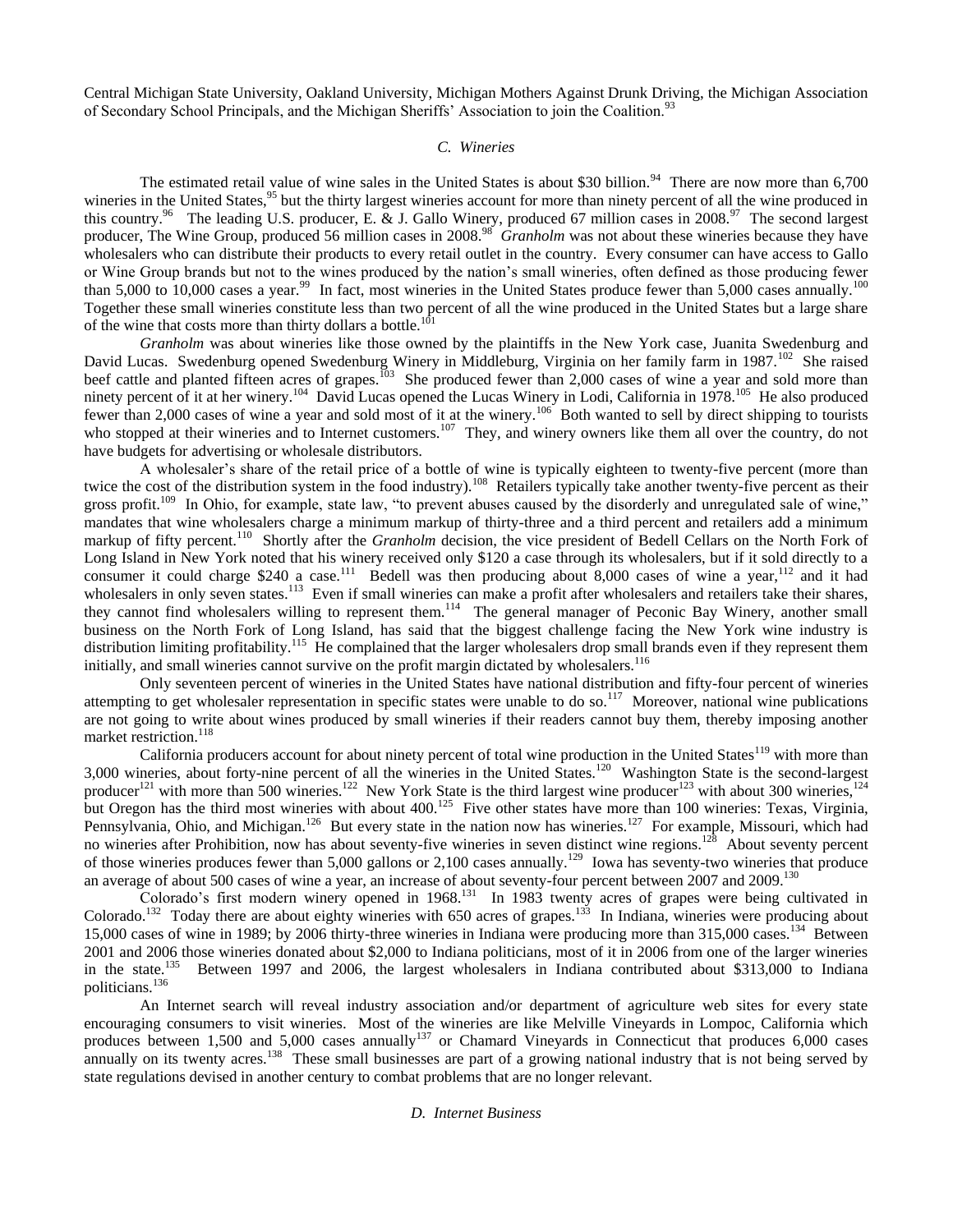The Federal Trade Commission (FTC) declared in a report on the direct shipment of wine that its prohibition by states was "the single largest regulatory barrier to expanded e-commerce in wine."<sup>139</sup> Although it is not clear what ramifications *Granholm* has had for e-commerce in general, many commentators have concluded that the decision is a good thing for Internet businesses as well as for free trade in general.<sup>140</sup> One concluded that had *Granholm* been decided in favor of the states, there would have been "dramatic negative consequences for the development of interstate commerce," and that now Internet sellers of other products might be encouraged to challenge protectionist legislation.<sup>141</sup> The direct-shipment-ofwine issue illustrates how technological change can cause shifting transaction costs.<sup>142</sup> By using the Internet and eliminating the wholesaler-middleman to sell directly to consumers, small wine producers can increase their markets, and consumers can pay lower prices. This process of disintermediation is creating a revolution in the way products are bought and sold.<sup>143</sup>

Although many small wineries rely primarily on sales at their physical locations to maintain their businesses, it is their interest in selling and shipping via the Internet that has allowed them to receive some financial support from large corporations. The Information Technology Association of America, the Internet Commerce Coalition, the Software and Information Industry Association and other groups interested in e-commerce filed an amicus curiae brief in *Granholm* supporting the wineries and consumers challenging state laws.<sup>144</sup> Among the corporate members of the amici organizations were AT&T, BellSouth, eBay, MCI, Time Warner, and Verizon.<sup>145</sup> They argued that a national common market envisioned by the nation"s founders would be destroyed if states enacted statutes that discriminated against out-of-staters in favor of local economic interests.<sup>146</sup> They urged respect for the importance of the negative Commerce Clause<sup>147</sup> "in preventing local protectionism from undermining th[e] national market and the benefits it brings to consumers and businesses throughout America."<sup>148</sup>

Small businesses have been able in recent times to participate in the national market by using mail order catalogues, 1-800 phone numbers, and the Internet, which has been the most successful method small businesses have ever had of reaching a world-wide market of customers.<sup>149</sup> As for the wine business, Internet sales have been less than ten percent of direct sales to consumers.<sup>150</sup> At least half of wineries' direct sales take place in winery tasting rooms, and the two other main sources of direct sales are wine clubs and mailing lists, most of which are developed in tasting rooms.<sup>1</sup>

## III. THE CARE ACTS OF 2010 AND 2011

In April 2010 then-Representative Bill Delahunt, Democrat of Massachusetts, introduced in the House of Representatives, for himself and Howard Coble, Republican of North Carolina, Jason Chaffetz, Republican of Utah, and Mike Quigley, Democrat of Illinois, a bill that would create the Comprehensive Alcohol Regulatory Effectiveness (CARE) Act.<sup>152</sup> The bill had 136 co-sponsors.<sup>153</sup> Of the 136, thirty-six percent were from Florida, Texas, Illinois, and Pennsylvania, although representatives from those states make up only twenty-two percent of the House membership.<sup>154</sup> Southern Wine and Spirits, the largest wholesaler of wine and spirits in the nation, has its corporate headquarters in Florida.<sup>155</sup> In Texas, wholesalers distributed \$1.5 trillion worth of beer in 2008; in Pennsylvania, wholesalers distributed \$920 billion worth of beer in 2008.<sup>156</sup>

The bill was drafted by NBWA staff.<sup>157</sup> Its purpose was to undo the implications of the United States Supreme Court's 2005 decision in *Granholm v. Heald*<sup>158</sup> by exempting discriminatory state alcohol laws from Commerce Clause restrictions.

#### *A. The Granholm Decision*

The issue in *Granholm* was whether state laws in Michigan and New York that allowed in-state wineries to sell wine directly to consumers in the state but prohibited out-of-state wineries from doing likewise, or made it economically impractical for them to do so, were unconstitutional.<sup>159</sup> Specifically, while both states permitted in-state wineries to obtain licenses to ship directly to consumers, they required out-of-state wineries to comply with their three-tier systems and sell only to licensed wholesalers.<sup>160</sup>

Justice Kennedy, delivering the opinion of the Court, concluded at the very beginning that the states" differential treatment constitutes explicit discrimination against interstate commerce.<sup>161</sup> He noted that the winery-plaintiffs were small wineries that relied on selling directly to consumers because they could not find wholesalers to represent them, and even if they could, the additional expense would not make the transactions economically viable for them.<sup>162</sup> He then described the laws and litigation in the states.

In Michigan, wineries had to distribute their wine through wholesalers, but there was an exception that allowed Michigan wineries to obtain wine maker licenses that authorized direct shipment to Michigan consumers.<sup>163</sup> The plaintiffs in the Michigan suit were wine columnists Ray and Eleanor Heald of Troy, Michigan who were joined by Domaine Alfred, a San Luis Obispo, California winery. They contended that Michigan"s laws violated the Commerce Clause. The Michigan Beer and Wine Wholesalers Association joined the State as a defendant, arguing that Michigan"s regime was a valid exercise of power under the Twenty-First Amendment.<sup>164</sup> The District Court found for the State, and the Court of Appeals for the Sixth Circuit reversed.<sup>165</sup>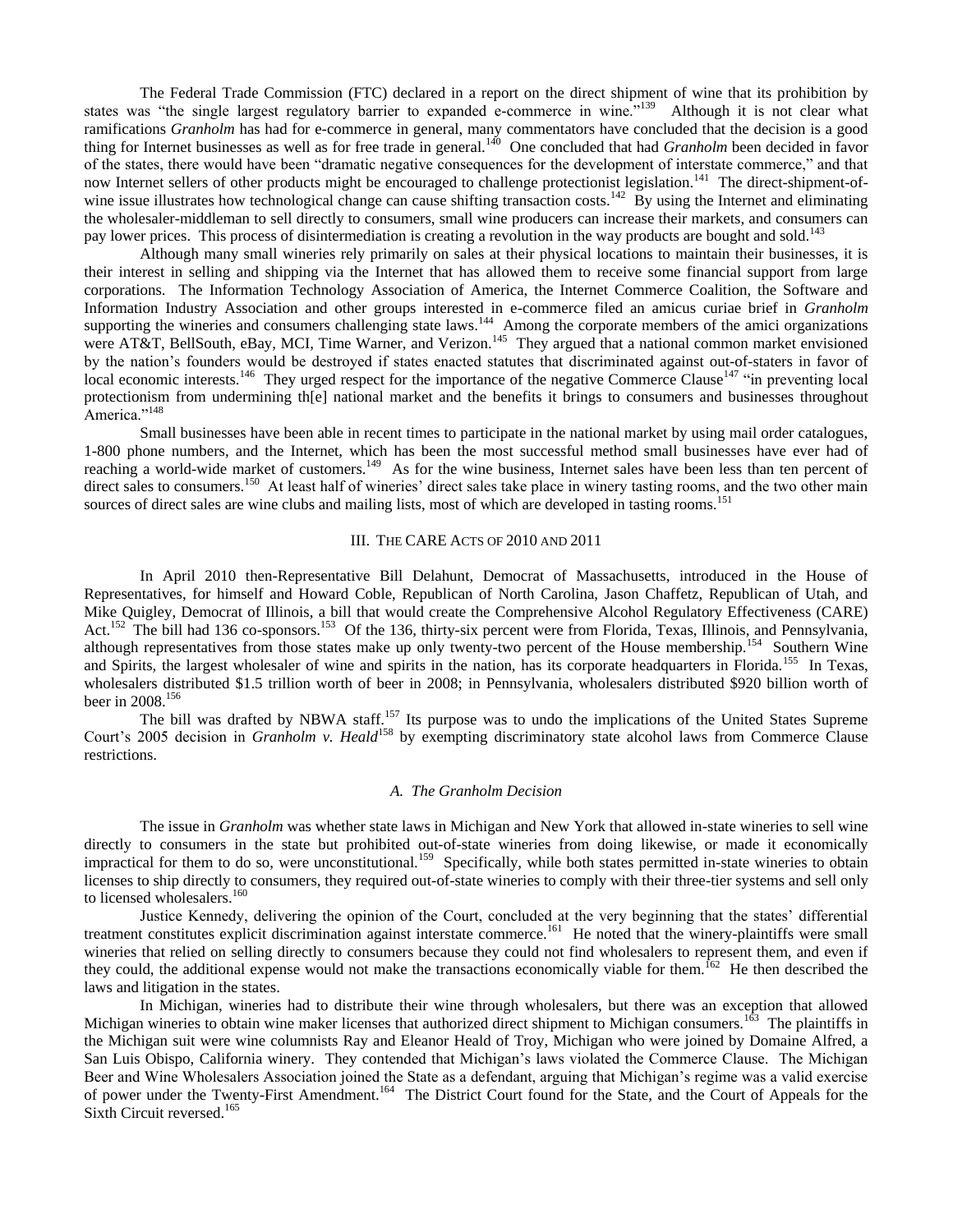In New York, too, wineries had to distribute their wine through wholesalers, but there was an exception that allowed New York wineries to obtain licenses that authorized direct shipment to New York consumers.<sup>166</sup> The difference compared to Michigan is that New York provided a way for out-of-state wineries to ship directly to New York consumers: by establishing a physical presence in New York, out-of-state wineries could have become licensed New York wineries.<sup>167</sup> The plaintiffs in the New York suit were Juanita Swedenburg and David Lucas and two New York consumers who were wine enthusiasts who attempted to buy out-of-state wines over the Internet but whose orders were declined by the wineries because of New York"s prohibitory law. The plaintiffs won in the District Court, but the Court of Appeals for the Second Circuit reversed, holding for the State and wholesaler and retailer intervenors on Twenty-First Amendment grounds.<sup>168</sup> The Supreme Court concluded that, in effect, the New York law was as discriminatory as Michigan"s because it would be prohibitive for a small winery to establish "a bricks-and-mortar" presence in another state, "let alone all 50."<sup>169</sup>

After quickly concluding that "[s]tate laws that discriminate against interstate commerce face "a virtually *per se* rule of invalidity,"" the Court then discussed the states" contentions that their direct shipment statutes are saved by section two of the Twenty-First Amendment.<sup>170</sup> The first part of the discussion was a lesson on the legislative and interpretive history of the Amendment which has been the subject of much conjecture. In 1890 the Supreme Court held in *Leisy v. Hardin*<sup>171</sup> that states may not regulate the importation of goods, including alcoholic beverages, into one state from another.<sup>172</sup> This decision was an imprecation for the Prohibitionists, and later that year Congress enacted the Wilson Act<sup>173</sup> which subjected alcoholic beverages being transported into a state to the laws of that state.<sup>174</sup> Congress did what the Court said states could not do by themselves. In 1898 the Court again weakened the prohibitory effect of state laws by holding that the Wilson Act applied only when liquor arrived at its destination in the state, not merely at the state"s border which would prohibit importation entirely.<sup>175</sup> With the mail-order liquor trade thriving once again, Congress acted to plug the direct-shipment loophole by enacting the Webb-Kenyon Act<sup>176</sup> in 1913.<sup>177</sup> States could now prohibit shipments of alcohol to consumers for personal use as long as alcohol from out of state was treated the same as alcohol from within the state.<sup>178</sup> Justice Kennedy noted that President Taft, on the advice of his Attorney General, vetoed the Webb-Kenyon Act because of the suspicion that a law authorizing state regulation of direct shipments for personal use was "an unlawful delegation of Congress" Commerce Clause powers."<sup>179</sup> Congress overrode the veto, and the Court, in *Clark Distilling Co. v. Western Maryland Railway Co.*,<sup>180</sup> upheld the Act recognizing that its purpose was to eliminate the advantage that liquor traveling in interstate commerce would have over in-state liquor because of the "immunity characteristic [from compliance with state law] of interstate commerce."<sup>181</sup>

Justice Kennedy expressed the Court"s disagreement with New York"s and Michigan"s position that the Webb-Kenyon Act removed all barriers to discriminatory state liquor regulations.<sup>182</sup> He emphasized that the Webb-Kenyon Act did not repeal the Wilson Act which expressly prohibited state discrimination, and if the congressional intention was to authorize state discrimination against out-of-state liquor, Congress would have repealed the Wilson Act.<sup>183</sup> He then went on to discuss the wording of section two of the Twenty-First Amendment which is similar to the wording in the Wilson and Webb-Kenyon Acts. He asserted that the Amendment did not allow states to discriminate against out-of-staters, "a privilege they had not enjoyed at any earlier time;"<sup>184</sup> however, he then had to explain away *State Board of Equalization of California. v. Young's Market Co.*,<sup>185</sup> in which the Court construed the Amendment as allowing states to treat imported liquors differently from domestic liquors.<sup>186</sup> He rationalized that difficulty by noting that *Young's Market* might not be a precedent for the present case because the opinion said that ""the case [did] not present a question of discrimination prohibited by the [C]ommerce [C]lause.""<sup>187</sup> Moreover, the *Young's Market* Court did not consider the background of the Twenty-First Amendment, said Justice Kennedy.<sup>188</sup> Finally, Justice Kennedy opined that more recent cases demonstrate that the Twenty-First Amendment does not overcome the anti-discriminatory requirements of the Commerce Clause.<sup>189</sup>

The most important precedent is *Bacchus Imports, Ltd. v. Dias*<sup>190</sup> in which the Court specifically stated that the Twenty-First Amendment does not remove state regulation of alcoholic beverages from a Commerce Clause compliance requirement.<sup>191</sup> In that case the Court described the appropriate method of reconciling the two parts of the Constitution as trying pragmatically to harmonize federal and state powers by asking whether state principles implicated in any specific case are sufficiently similar to those underlying the Twenty-First Amendment to outweigh Commerce Clause principles that might be offended.<sup>192</sup> Using that method, the *Bacchus* Court held that a Hawaii liquor tax imposed on wholesale sales of liquor but exempting certain locally produced beverages was an unconstitutional violation of the Commerce Clause.<sup>193</sup> Justice Kennedy concluded that *Bacchus* "forecloses any contention that section two of the Twenty-First Amendment immunizes discriminatory direct-shipping laws from Commerce Clause scrutiny."<sup>194</sup>

# *B. CARE's Mechanisms for Avoiding Commerce Clause Prohibitions on Discrimination*

Immediately after the *Granholm* decision, twenty-seven states permitted out-of-state wineries to ship directly to consumers.<sup>195</sup>

Congress" purpose in the CARE bill was, once again, to provide a means for state regulators of alcoholic beverages to avoid the Commerce Clause's non-discrimination requirement so that in-state producers can ship directly to consumers, but out-of-state producers have to use wholesalers. The bill itself asserted that among its purposes were ensuring "the collection of all alcohol taxes,"<sup>196</sup> recognizing "that alcohol is different from other consumer products," and "reaffirm[ing] and protect[ing] the primary authority of States to regulate alcoholic beverages."<sup>197</sup> Its language amending the Wilson and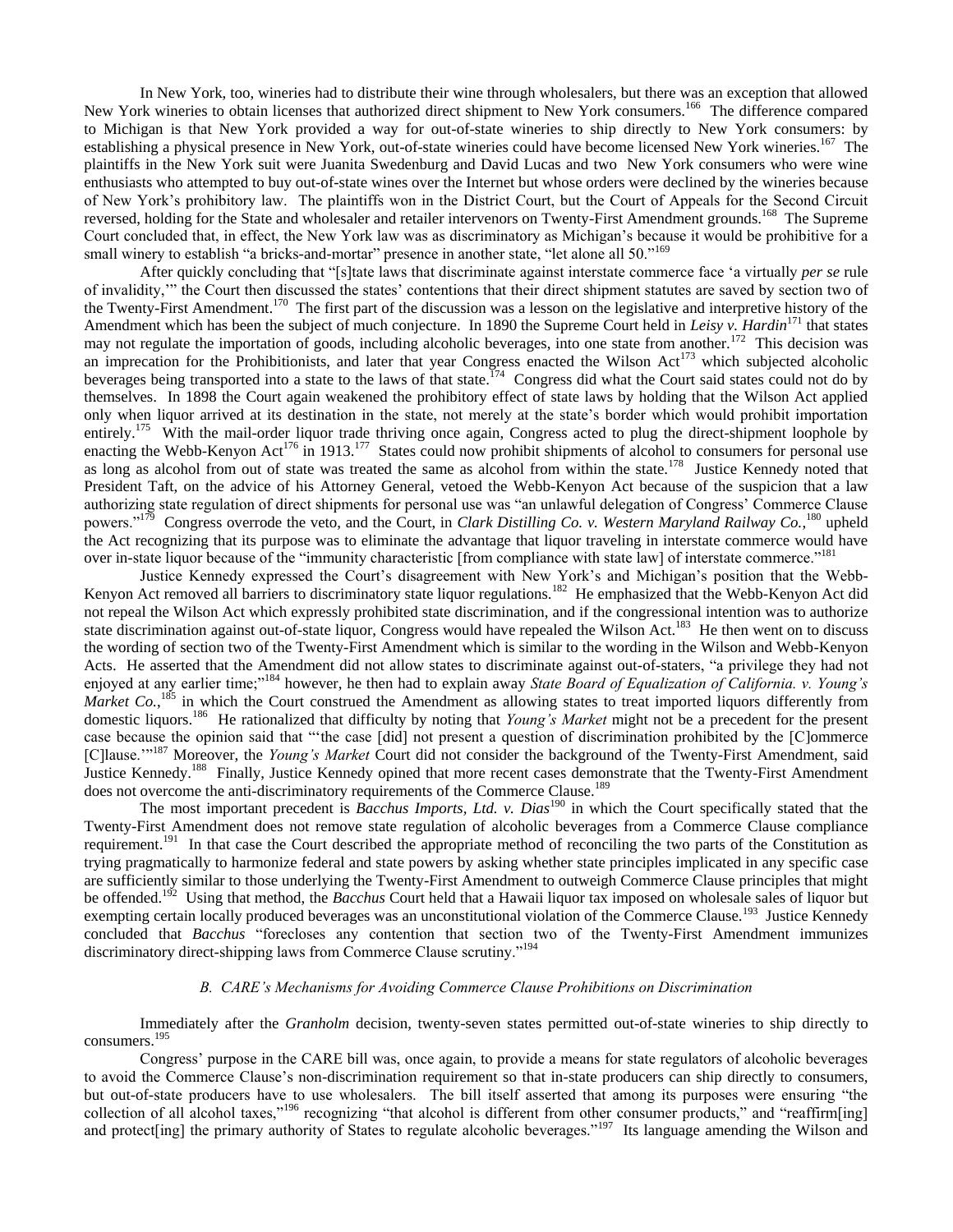Webb-Kenyon Acts made it clear that its real purpose was to allow states to give rights to in-state producers of alcoholic beverages and then to deny those rights to out-of-state producers in order to protect wholesalers who make large contributions to their elected representatives.<sup>198</sup>

Because Justice Kennedy emphasized Congress' failure to repeal the Wilson Act, CARE added to Webb-Kenyon the admonition that congressional silence does not mean Congress is imposing any Commerce Clause barriers on state regulation of alcohol.<sup>199</sup> CARE then permitted even facial discrimination against out-of-state producers as long as states could justify it.<sup>200</sup> That means, of course, that if states trotted out the old stop-teen-drinking mantra, for example, they would be allowed to discriminate. To make it as hard as possible for out-of-state producers to attack discrimination, CARE accorded state law "a strong presumption of validity"<sup>201</sup> and imposed on out-of-staters "the burden of proving its invalidity by clear and convincing evidence."<sup>202</sup> Furthermore, state law that "burden[ed] interstate commerce" would be enforced unless out-of-state challengers could prove

*by clear and convincing evidence* that the law has *no* effect on the promotion of temperance, the establishment or maintenance of orderly alcoholic beverage markets, the collection of alcoholic beverage

taxes, the structure of the state alcoholic beverage distribution system, or the restriction of access to alcoholic beverages by those under the legal drinking age. $^{203}$ 

That is an almost impossible burden for challengers to overcome, especially when the potential challengers are small, individually-owned wineries and consumers who do not have big-business resources.

Finally, CARE amended the Wilson Act by maintaining the language subjecting out-of-state alcoholic beverages to the laws of a state into which it is imported, but eliminating the qualifier that allowed regulation only "to the same extent and in the same manner as though such liquids or liquors had been produced in such State or Territory."<sup>204</sup>

### *C. The CARE Act of 2011*

The CARE Act of 2010 bill died, without being voted out of the House Judiciary Committee, when the  $111<sup>th</sup>$ Congress adjourned on December 22, 2010. On March 17, 2011 Representative Jason Chaffetz, Republican of Utah and a CARE sponsor, introduced a revised version of the bill called the Community Alcohol Regulatory Effectiveness Act of 2011  $(CARE 2011).^{205}$ 

The purpose of the new bill is the same as the old one, to exempt discriminatory state alcohol laws from Commerce Clause restrictions so that states can prohibit the direct shipment of wine and other alcoholic beverages from out-of-state producers directly to consumers, bypassing wholesalers. The new bill, however, takes a more nuanced approach starting with the name of the bill that substitutes "Community" for "Comprehensive." For example, CARE 2011 continues to assert that "alcohol is different from other consumer products"<sup>206</sup> and that "it should continue to be regulated by the States,"<sup>207</sup> but it omits language proclaiming "the primary authority of States to regulate alcoholic beverages."<sup>208</sup>

CARE 2011, in addition to prohibiting facial discrimination against out-of-staters, also prohibits intentional discrimination, but changes the qualifier from "without justification"<sup>209</sup> to "unless the State . . . can demonstrate that the challenged law advances a legitimate local purpose that cannot be adequately served by reasonable nondiscriminatory alternatives."<sup>210</sup> Finally, CARE 2011 eliminated the burden of proof requiring anyone challenging a state alcoholic beverage law to prove by *clear and convincing evidence* that the law has *no* effect on temperance, collecting taxes, underage drinking, or the alcoholic beverage distribution system.<sup>211</sup>

### *D. CARE Acts - Pro and Con*

Thirty-eight states allow, with varying rules and restrictions, wine producers to ship directly to consumers.<sup>212</sup> Those are the states targeted by the CARE Acts, supported by wine and beer wholesalers and politicians who have received financial support from those groups.<sup>213</sup> In her testimony in congressional hearings supporting enactment of CARE, Nida Samona, the chairperson of the Michigan Liquor Control Commission trotted out the old under-age-drinking and intemperance arguments for state regulation of alcoholic beverages.<sup>214</sup> In fact, there is no evidence that ordering wine from out of state exacerbates either problem. Teenagers and alcoholics do not want to order expensive wine on the Internet and wait several weeks for it to arrive. Furthermore, the *Granholm* decision does nothing to limit state regulation of alcoholic beverages except to require that the Commerce Clause prohibition on discrimination against out-of-staters be followed.<sup>215</sup> States can be as restrictive as they like in regulating the sale and distribution of alcoholic beverages as long as they treat outof-state producers the same way they treat in-state producers. It is hard to imagine why ordering wine on the Internet from an out-of-state winery would be any more harmful to teenagers than ordering wine on the Internet from an in-state winery.

Ms. Samona also invoked the inability of a state to ensure that out-of-staters are paying state taxes and following other state laws.<sup>216</sup> In fact, the tax-collection problem is no worse for wine than it is for any other out-of-state product purchased on the Internet. States actually have federal help in collecting taxes from, and having all state laws followed by, out-of-state wine producers because all wine producers are required to obtain a basic federal permit<sup>217</sup> which will be denied or revoked if a producer violates state law.<sup>218</sup> If that occurred, the winery would be out of business, so there is a strong incentive to obey state laws.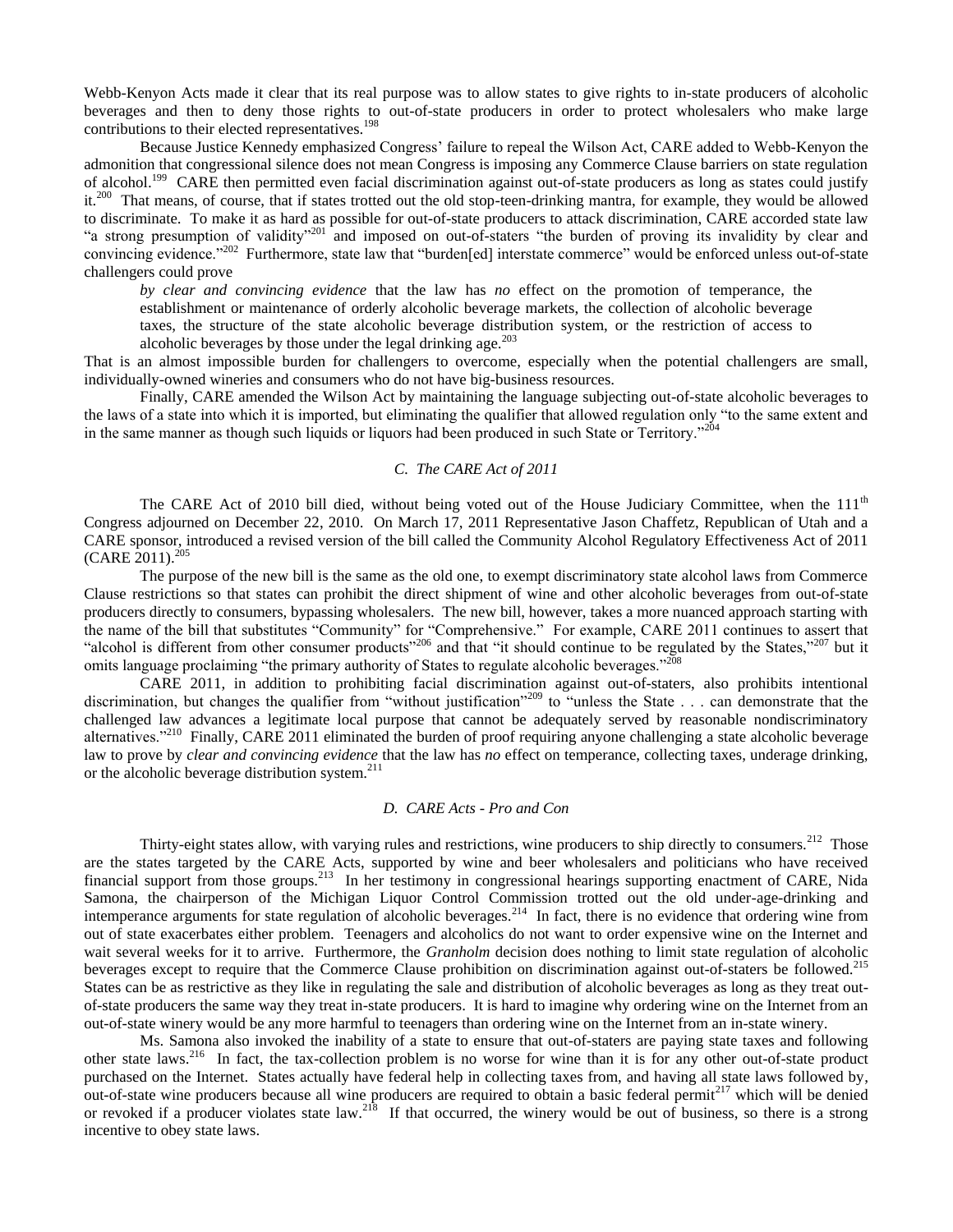The new, post-*Granholm* argument that Ms. Samona emphasized was that state regulatory systems are "under siege" by lawsuits designed "to gut effective state regulation of alcoholic beverages."<sup>219</sup> She complained that Michigan has spent several million dollars to defend such lawsuits.<sup>220</sup> The expense argument could be made about every law that prohibits any kind of discrimination, but few would conclude that, therefore, states should be permitted to discriminate in impermissible ways. Her real argument is that the Twenty-First Amendment trumps the negative implications of the Commerce Clause, and Justice Kennedy made that argument clearly untenable.

If the too-much-litigation argument prevailed, states would have no limits on promulgating regulations that gave commercial advantages to in-state wineries and wholesalers, by requiring, for example, out-of-state wineries to pay special fees, provide state-mandated labels, reformulate their wines, and set consumer-unfriendly prices.<sup>221</sup> Multiply such controls by fifty, and it becomes clear that many small and medium-size wineries would be forced out of business. It is litigation or the threat of litigation that pressures state legislators to follow the law. The CARE Acts represents the epitome of state protectionism encouraged by political pressure of wholesalers" political contributions. CARE 2011 would create a situation that is bad for consumers, bad for the thousands of small wineries across the country, and bad for the national economy.

## *E. Litigation Following* Granholm

Wine regulation cases arising from the *Granholm* decision, of which there have been about two dozen reported, have demonstrated that courts are allowing states considerable leeway in regulating alcoholic beverages (as required by the Twenty-First Amendment), but are judging the real-world effect of regulations to strike down those that violate the negative implications of the Commerce Clause by discriminating against out-of-state producers. $222$ 

The most recent cases suggest that states are still trying to regulate in ways that favor their own wine producers and wholesalers. It is only through pursuing their rights through the courts that small wineries will be protected under the law. They certainly cannot match wholesalers in political contributions to legislators. In *Family Winemakers of California v.*  Jenkins,<sup>223</sup> for example, the United States Court of Appeals for the First Circuit had to decide if a Massachusetts statute enacted in 2006, in response to an existing statute being found unconstitutional following *Granholm*,<sup>224</sup> violated the Commerce Clause.

Before *Granholm*, a Massachusetts' statute permitted only in-state wineries to obtain farmer-winery licenses that allowed them to use a combination of distribution methods: through wholesalers, retailers, and shipping directly to consumers.<sup>225</sup> After its invalidation for discriminating against out-of-state wineries, the Massachusetts legislature enacted a new statute that allows "small" wineries, defined as those producing no more than 30,000 gallons (about 12,000 cases) of wine annually, to get a small winery shipping license enabling them to distribute their wines in any of the three ways.<sup>226</sup> "Large" wineries, on the other hand, must choose between using wholesalers or shipping directly to consumers; they cannot do both.<sup>227</sup> Although the statute is not discriminatory on its face, the First Circuit's detailed analysis made it clear that the statute was, in fact, protectionist and could not pass constitutional muster. First, there are no "large" wineries in Massachusetts although ninety-eight percent of the wine produced in the United States is produced by "large" wineries.<sup>228</sup>

The court concluded that the 30,000 gallon limit was chosen very purposefully to include all Massachusetts wineries and exclude others.<sup>229</sup> The court was also convinced of the legislature's bad intent because of a concern expressed in debates for a Massachusetts producer of fruit wine that would soon exceed the 30,000 limit for "small" wineries.<sup>230</sup> To eliminate that problem the law that legislators passed exempted producers of non-grape fruit wine from the cap.<sup>231</sup> The court concluded that the new statute clearly gave a competitive advantage to all Massachusetts wineries (all of which are "small"), disadvantaging "large" wineries (none of which are in Massachusetts).<sup>232</sup> The court looked carefully into the realities of the three-tier system and noted that only the largest fifty to one hundred wineries have access to wholesalers because of the distribution "bottleneck."<sup>233</sup> In particular, the small "large" wineries (as defined by Massachusetts) would have a great deal of difficulty competing because many of them produce higher -priced low-volume wines which are not favored by wholesalers.<sup>234</sup> Because wholesalers have fixed costs for transportation, storage, and handling that do not depend on the price of the wine, they make a higher profit on lower-priced high-volume wines.<sup>235</sup> If the small "large" wineries choose to ship directly to consumers, then under the Massachusetts law they would be prohibited from using a wholesaler, giving up any possible access to retailers and restaurants.<sup>236</sup> The court concluded that the statute was designed to give a competitive advantage to Massachusetts wineries.<sup>237</sup> In fact, then-Governor Romney vetoed the law and suggested, instead, that all wineries should be allowed to choose any combination of the three methods of distributing their wines, but the legislature overrode his veto.<sup>238</sup> The First Circuit also held that the Twenty-First Amendment does not protect discriminatory statutes that are facially neutral, nor does it reduce the level of scrutiny given to such statutes.<sup>239</sup>

In a similar case in the Sixth Circuit,<sup>240</sup> the Kentucky legislature revised its statutes regulating wine sales in response to *Granholm*.<sup>241</sup> The new statutes explicitly permitted both in-state and out-of-state wineries to apply for a "small farm winery" (defined as those producing no more than 50,000 gallons, or about 21,000 cases, of wine annually) license which would allow a winery to ship directly to a consumer if the consumer bought the wine in person at the winery, had it shipped by licensed common carrier, and limited the amount to two cases per customer per visit.<sup>242</sup> The new law also contained criminal penalties for a violation of these conditions by out-of-state wineries.<sup>243</sup> The Sixth Circuit concluded that the inperson-purchase requirement made it financially and logistically impractical for Kentucky consumers to buy wine from out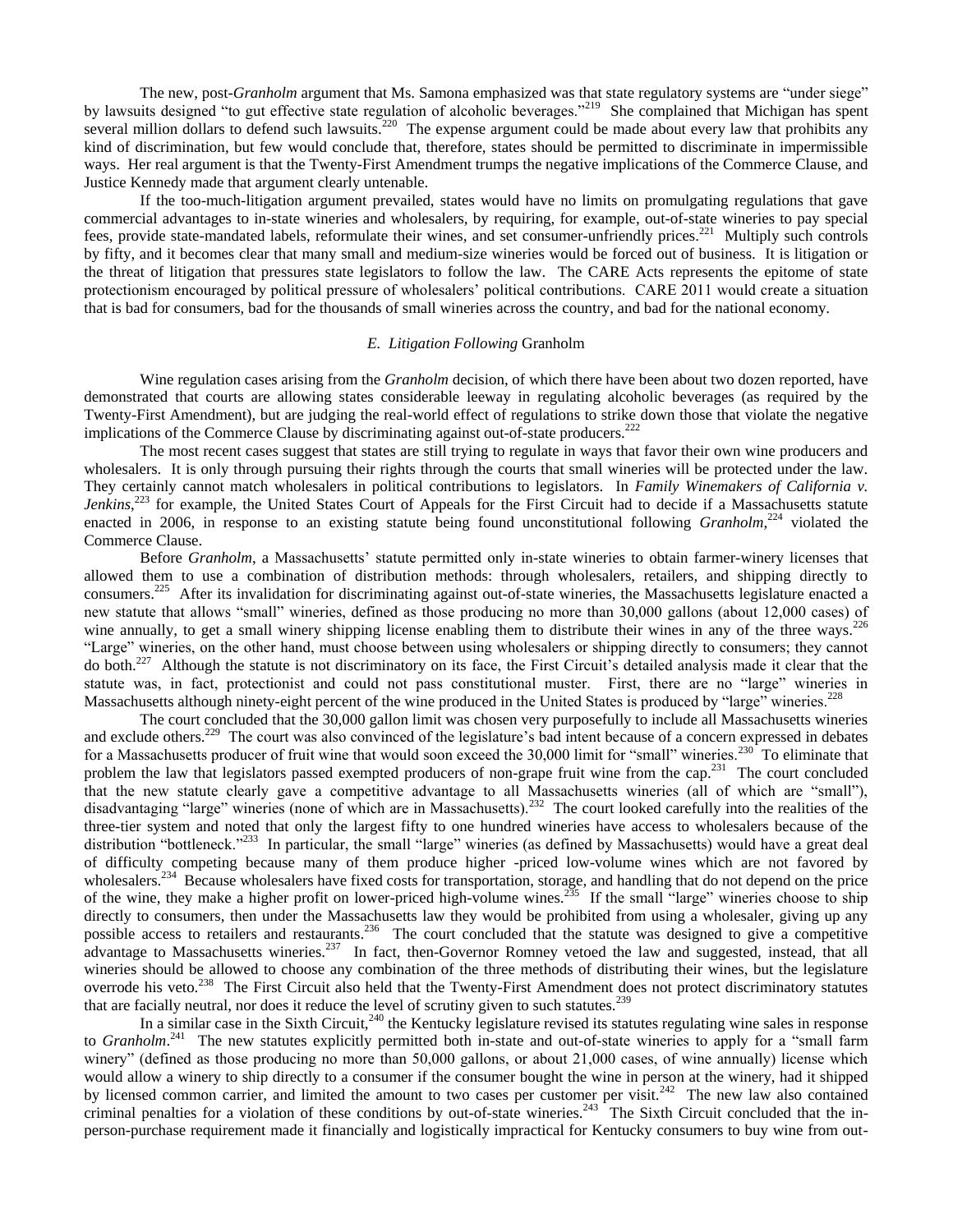of-state small farm wineries that may be thousands of miles away, giving a clear competitive advantage to Kentucky wineries.<sup>244</sup> Moreover, the Cherry Hill plaintiff averred that it cost fifty percent of its profit, or ten to fifteen dollars a bottle, to use a wholesaler which would give a significant advantage to Kentucky small farm wineries.<sup>245</sup> The defendant wholesalers used the same old underage drinking and tax collection arguments to defend the discriminatory regulations, and the court, referencing *Granholm*, noted little evidence that minors ordering wine on the Internet was a problem or that states could not have non-discriminatory regulations to ensure the collection of taxes.<sup>246</sup> The court noted that potential problems could be addressed in non-discriminatory ways by requiring age-verification upon delivery of wine and by requiring a permit and selfreporting, and utilizing federal remedies. $247$ 

On the other hand, while to the Sixth Circuit it was obvious that as a practical matter wineries within the state of Kentucky had an advantage over out-of-state wineries if the law required an in-person purchase before wineries could directly ship to consumers, the Ninth Circuit did not see that practical effect at all.<sup>248</sup> In deciding whether Arizona's small winery and in-person exceptions to its three-tier requirement was discriminatory, the Ninth Circuit was impressed that plaintiff Black Starr Farms, a Michigan winery, offered no evidence that the exceptions created "an *actual* adverse effect."<sup>249</sup> The court refused "to speculate" and take a "leap of faith" to infer such an effect.<sup>250</sup> The court cited "the *evidence*" in the First Circuit's *Family Winemakers of California* decision<sup>251</sup> and the evidence presented by plaintiffs in the Sixth Circuit's *Cherry Hill Vineyards* decision.<sup>252</sup> The evidence as reported in *Cherry Hill Vineyards* seems very minimal and one of the lawyers for the plaintiffs was the same in both the Kentucky and Arizona cases, nevertheless, the difference in outcomes might be explained by a difference in the way the respective plaintiffs put on their cases. Perhaps having Kentucky consumers aver that they would have bought out-of-state wine but for the in-person requirement<sup>253</sup> was particularly persuasive to the Sixth Circuit and there was no similar testimony in the Arizona case. Nevertheless, it is somewhat peculiar that the Ninth Circuit discussed and distinguished *Family Winemakers of California*, a case with a different statutory scheme at issue, in some detail, but merely cited *Cherry Hill Vineyards*, a case with the same in-person requirement at issue but the opposite result.<sup>254</sup>

The United States Court of Appeals for the Third Circuit decided the last relevant case of 2010, holding large portions of New Jersey's Alcoholic Beverage Control (ABC) Law unconstitutional.<sup>255</sup> The plaintiffs in the case, *Freeman v*. *Corzine,*<sup>256</sup> were New Jersey wine consumers and a California winery that produces about 12,000 cases of wine a year.<sup>257</sup> The plaintiffs alleged that five parts of the New Jersey law were impermissibly discriminatory.<sup>258</sup> First, the court concluded that customers of a class that is being discriminated against can suffer an injury in fact.<sup>259</sup> The first statutes at issue allowed New Jersey's small wineries to sell directly to consumers at their wineries and at six salesrooms in other locations.<sup>260</sup> Out-ofstate wineries had to use New Jersey's three-tier system, selling only to wholesalers.<sup>261</sup> The court noted evidence that many out-of-state wineries tried but were unsuccessful in getting wholesalers to carry their wines, and that others did not try because they could not afford the cost of using a wholesaler.<sup>262</sup> There was also evidence of out-of-state wineries not trying to get their own wholesaler licenses because it was so expensive.<sup>263</sup> The plaintiffs presented evidence that they attempted to order wine from a number of out-of-state wineries that refused to ship to them because of the ABC Law restrictions.<sup>264</sup> The court held that the plaintiffs came within the ""zone of interests"" protected by the negative implications of the Commerce Clause even though they were not directly regulated by the ABC Laws.<sup>265</sup> Their interests were to protect interstate commerce, a primary purpose of the Commerce Clause.<sup>266</sup>

The *Freeman* court cited *Granholm* for the proposition that the three-tier-system is legitimate but that the Twenty-First Amendment does not trump the Commerce Clause: states may not discriminate in favor of in-state producers in regulating the direct shipment of wine.<sup>267</sup> The Third Circuit also held that New Jersey's law allowing in-state wineries, but not out-of-state wineries, to sell directly to retailers, bypassing wholesalers, was unconstitutional.<sup>268</sup> The court also held that the provision putting a one-gallon cap on the amount of wine that a consumer could bring into New Jersey or requiring a consumer to get a special permit and pay a fee to bring in larger amounts, was an impermissible burden on interstate commerce when there was no corresponding burden on intrastate commerce.<sup>269</sup> Finally, the court found the ABC reciprocity provision prohibiting the importation of wine from any state that did not allow the importation of New Jersey wine to be unconstitutional because it encourages just the kind of interstate rivalries the Commerce Clause was intended to avoid. $270$ 

Before the *Granholm* decision, New Jersey"s ABC Law allowed in-state but not out-of-state wineries to ship directly to consumers.<sup>271</sup> Anticipating the *Granholm* decision, the New Jersey legislature changed the law to ban all direct shipment.<sup>272</sup> The *Freeman* plaintiffs challenged this complete ban, and the court rejected their challenge because the ban was not discriminatory.<sup>273</sup> These cases and the CARE bill indicate that the "war" between small wineries and large wine wholesalers is far from over. It is therefore interesting to consider what the implications of the very controversial *Citizens United v. Federal Election Commission*<sup>274</sup> decision may mean for this battle.

## IV. THE WINE WARS AS AN EXAMPLE OF THE *CITIZENS UNITED* MISTAKE

Although the specific facts of *Citizens United*<sup>275</sup> have nothing to do with the political battles between small wineries and large wine wholesalers,<sup>276</sup> these battles suggest why the broad implications of the *Citizens United* decision are so dangerous for the democratic process. If the First Amendment requires that the political speech (which includes expenditures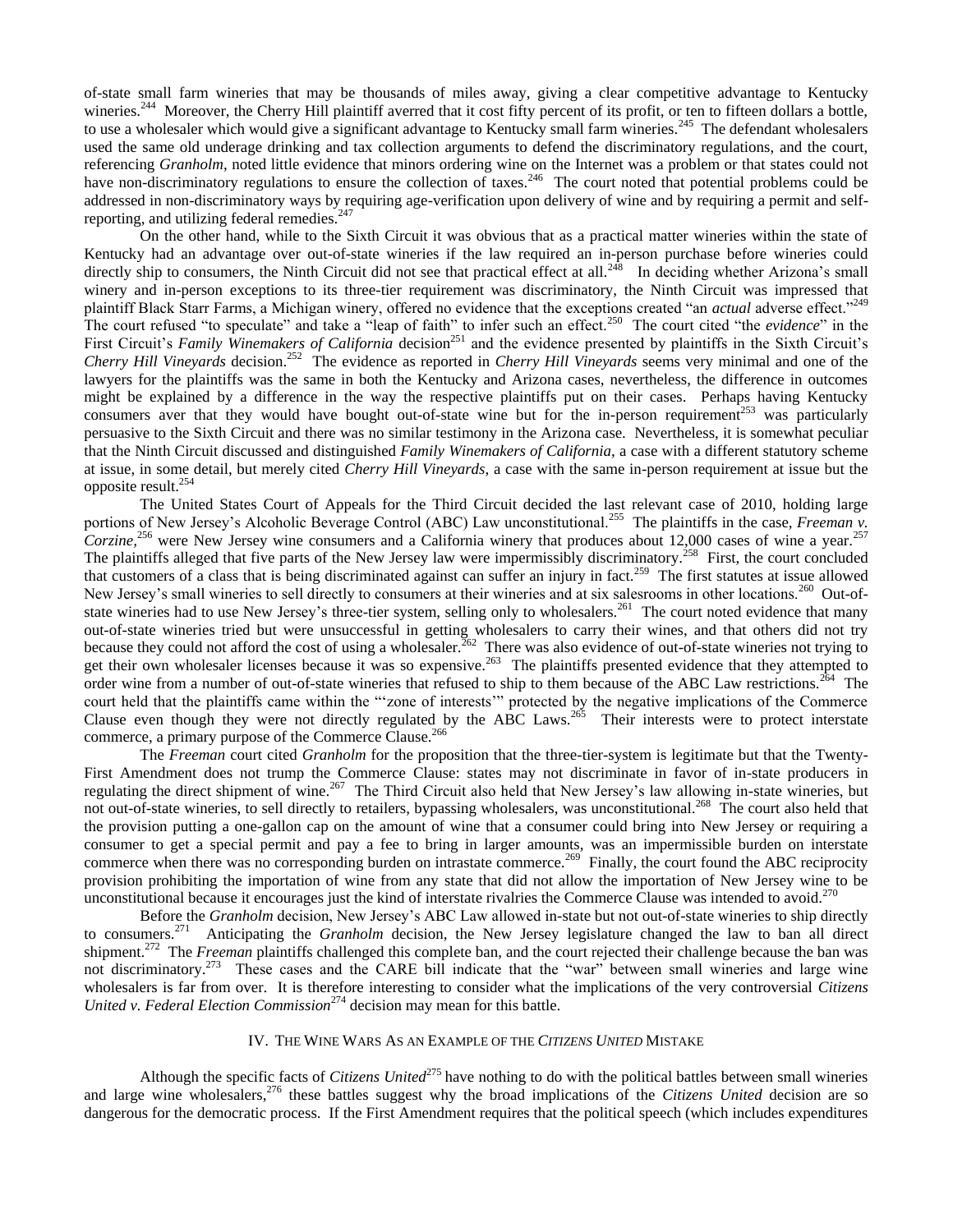for political ads) of large corporations must be treated the same as the political speech of natural persons, then what chance do "little guys" with few financial resources have in mounting successful campaigns supporting their positions?

## *A. The* Citizens United *Case*

The issue in the case was whether section 441b of the Bipartisan Campaign Reform Act of  $2002$ ,  $277$  making it a felony for corporations to expressly advocate for or against a candidate or to broadcast such communications within thirty days of a primary or sixty days of a general election, was unconstitutional for violating corporations' First Amendment free speech rights.<sup>278</sup> The issue arose notwithstanding the Act's exemption for corporations' PACs which could speak for the corporations about candidates within the prohibited period.<sup>279</sup>

Justice Kennedy, writing for the Court, held that section 441b"s restrictions on corporate independent expenditures were unconstitutional.<sup>280</sup> To arrive at his conclusion, Justice Kennedy had to overturn the Court's decision in *Austin v*. Michigan Chamber of Commerce,<sup>281</sup> a decision from which he had dissented.<sup>282</sup> In that case the issue was the constitutionality of a Michigan law that prohibited corporate independent expenditures for or against candidates for state office.<sup>283</sup> Justice Marshall, writing for the Court in *Austin*, "found a compelling governmental interest in preventing 'the corrosive and distorting effects of immense aggregations of wealth that are accumulated with the help of the corporate form and have little or no correlation to the public's support for the corporation's political ideas."<sup>284</sup>

Justice Kennedy was not persuaded at all by the anti-distortion argument asserting that "[t]he First Amendment"s protections do not depend on the speaker's 'financial ability to engage in public discussion."<sup>5285</sup> He also refused to distinguish, for the purpose of determining First Amendment speech rights, between wealthy individuals and legally created corporations that under state law had limited liability, perpetual life, tax advantages, the right to disappear in bankruptcy, and other kinds of special treatment that natural persons do not receive.<sup>286</sup> He argued that limiting the political speech of corporations would cause the "dangerous" result of limiting the political speech of media corporations,<sup>287</sup> refusing to accept the legitimacy of a media exemption based on the special status the Constitution grants to the press. He further bemoaned the law's banning of the "political speech of millions of associations of citizens,"<sup>288</sup> when it is clear that corporate shareholders have no say at all in which political candidates corporate insiders decide to support or attack.<sup>289</sup> He also invoked the small corporations that would lose rights under the law<sup>290</sup> even though their shareholders can easily speak as individuals and are not likely to be mounting significant political ad campaigns.

Justice Stevens, writing for Justices Ginsburg, Breyer, and Sotomayor in dissent, asserted that it was wrong to insist that corporations be treated identically to natural persons, noting that corporations cannot vote or run for office.<sup>291</sup> Moreover, regulating speech according to the categorical identity of the speaker, e.g., students, prisoners, military personnel, government employees, has been accepted as justifiable to protect a legitimate governmental interest.<sup>292</sup>

Justice Stevens reminded that "the distinctive potential of corporations to corrupt the electoral process [has] long been recognized."<sup>293</sup> He expanded that idea by noting that the framers and their contemporaries thought that legislatures had to watch corporations closely and regulate them comprehensively to insure that they used their legal privileges ""consistent with the public welfare."<sup>294</sup> As William Jennings Bryan stated to the Ohio 1912 Constitutional Convention,

The first thing to understand is the difference between the natural person and the fictitious person called a corporation. … [T]he corporation is the handiwork of man and created to carry out a money-making policy... A corporation has no soul and cares nothing about the hereafter… A corporation has no rights except those given it by law. It can exercise no power except that conferred upon it by the people through legislation, and the people should be as free to withhold as to give, public interest and not private advantage being the end view.<sup>295</sup>

Congress has distinguished between corporate and individual spending on elections for more than a century.<sup>296</sup> Furthermore, the Court has repeatedly supported the idea that corporations and unions have protected political speech when it is financed by PAC funds from the voluntary contributions of shareholders or members or employees rather than from general treasury funds over which shareholders and members have little or no real control.<sup>297</sup>

In addition to limiting the distorting effect of corporate spending on campaign ads, section 441b addressed ""the governmental interest in preventing [corruption through the creation of political debts].""<sup>298</sup> Justice Stevens noted "the myriad ways in which outside parties may induce an officeholder to confer a legislative benefit in direct response to, or anticipation of, some outlay of money the parties have made or will make on behalf of the officeholder."<sup>299</sup> Corporations have vast resources compared to individuals, and there is a substantial body of evidence that when they paid for ads supporting political candidates, they were given special access after their candidates prevailed in elections.<sup>300</sup> In his 1837 State of the Union address, President Martin Van Buren said,

I am more than ever convinced of the dangers to which the free and unbiased exercise of political opinion– the only sure foundation and safeguard of republican government–would be exposed by any further increase of the already overgrown influence of corporate authorities.<sup>301</sup>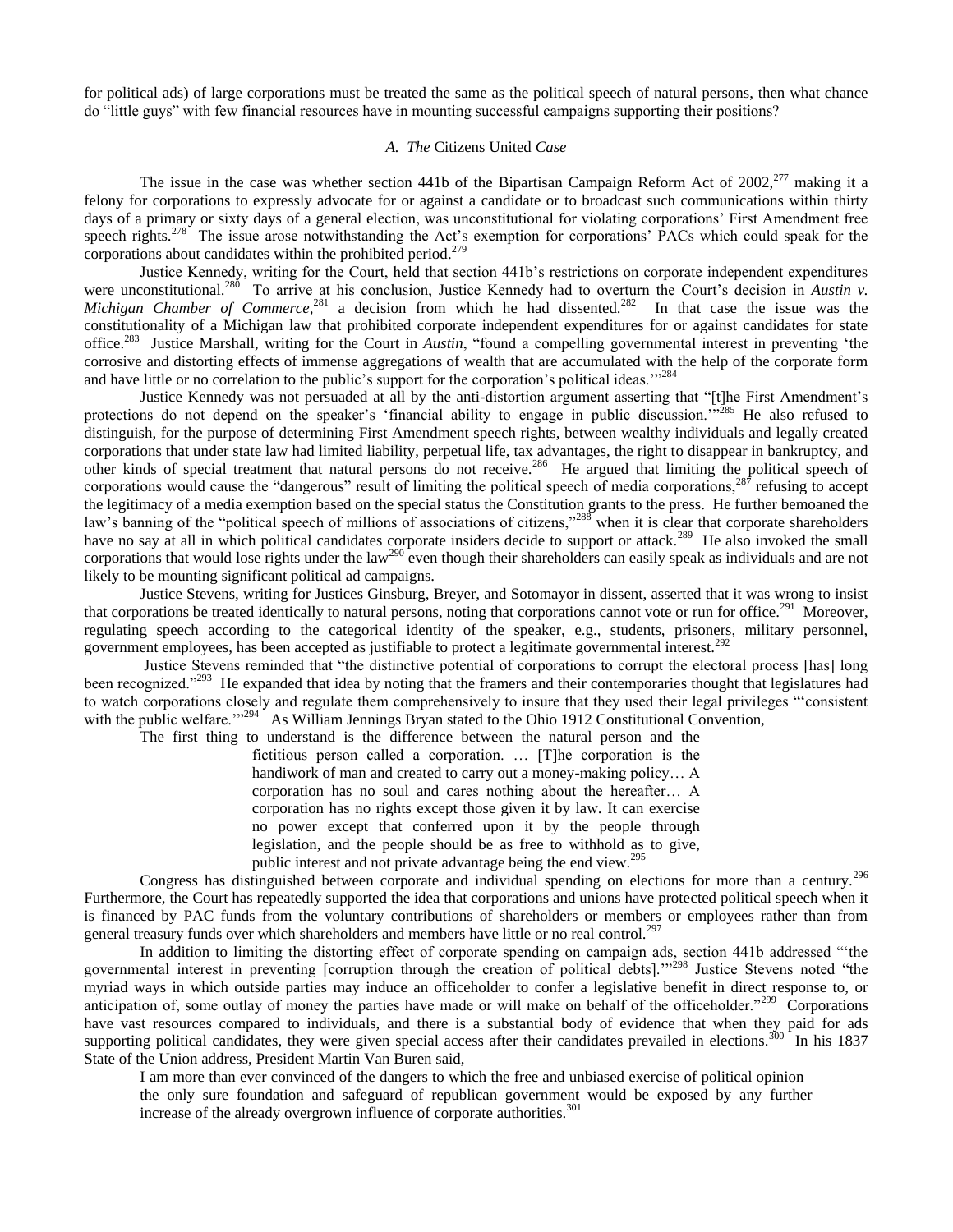### *B. Implications for Small Wineries, Large Wholesalers, and Consumers*

The wine wars continue because they involve two groups, small winery owners and consumers, that are relatively large collectively but whose members individually have low economic and political resources. The third group, the alcoholic beverage wholesaler corporations, has relatively few members, but they are wealthy with substantial economic, organizational, and political resources to promote their agenda. As the first two groups have become more numerous and better organized, they have chipped away at economic disadvantages the three-tier regime has imposed on them, most notably by bringing and winning the *Granholm* case expanding opportunities for direct shipping to consumers. The result, however, was quite predictable: the wholesalers got widespread political support for the CARE Act bill that undoes *Granholm* and benefits no one but them.

Congress" attempts to regulate corporate spending on elections are a recognition that the political playing field cannot be level when the adversaries are corporations, on the one hand, and on the other, individuals acting as consumers or as proprietors of small businesses. The Supreme Court has made it clear over the last thirty-five years that there is some First Amendment protection for corporate speech,<sup>302</sup> but the Court's current path indicates that its majority now believes that fictitious corporate "persons" really are the equivalent of natural persons and, therefore, the speech of corporations cannot be regulated any more strictly than that of real people. The CARE Act bill illustrates why that is an unfortunate interpretation of First Amendment protection against government control. Corporations have the wherewithal to buy elections for officials who will support corporate interests against those of all other persons. Corporate political speech represents decisions made by and the interests of a small group of managers, not their shareholders necessarily. It is corporate PACs that collect money from employees, shareholders, and others that can actually represent the views of a wide range of willing persons.

Former Chief Justice Rehnquist, clearly a conservative but one who could not be counted on to be mindlessly probusiness, noted that the "Court drew a distinction between the First Amendment rights of corporations and those of natural persons."<sup>303</sup> He reminded his colleagues that the Court did not grant corporations "the full measure of rights that individuals enjoy under the First Amendment.'... The insistence on treating identically for constitutional purposes entities that are demonstrably different is as great a jurisprudential sin as treating differently those entities which are the same."304

The original case granting some First Amendment speech protection to businesses, *Virginia State Board of Pharmacy v. Virginia Citizens Consumer Council*<sup>305</sup> was a consumer protection case, not a corporation protection case.<sup>306</sup> The reason the Supreme Court in that case saw fit to find some constitutional rights for commercial speech was not because corporations have rights as "persons," but because the speech at issue, advertising the prices of prescription drugs, was valuable to consumers.  $307$ 

What the *Citizens United* opinion suggests for the wine wars is that the position valuable to society is alcoholic beverage wholesalers" being able to use their great financial resources to influence elections so that they can maintain the three-tier system of distribution even though its purpose no longer makes sense and benefits no one but wholesalers. In fact, the position that benefits the nation"s economy is the one offered by small winery owners who cannot afford distributors and the three–tier system. All states now provide funding for wineries because they create jobs in rural areas, they keep families on their farms, they attract tourists, and they raise revenue through alcohol taxes.<sup>308</sup> It can take decades for new wineries to turn a profit, nevertheless, their owners are usually very committed to their businesses, and states see them as a smart investment.<sup>309</sup> While soybean farmers will typically realize \$200 an acre, grape growers can expect \$4,200 an acre.<sup>310</sup> The former will result in a lost farm; the latter may pay for the farm"s upkeep. It is difficult to rationalize requiring these winemakers to use distributors who may not even be willing to represent them and, if they are, will retain such a large proportion of the price. The only rationale is the wealth and resulting political power of the distributors to maintain the status quo.

#### V. CONCLUSION

The decades-old battle between consumers and small wineries on the one hand, and alcoholic beverage wholesalers on the other should have been winding to a close with the Supreme Court"s clear decision in *Granholm* holding that the Commerce Clause is not completely defeated by the Twenty-First Amendment. States should be deciding that it is good business and good policy for their consumers, their small wineries, and their own tax revenue to amend the three-tier system in order to allow small wineries, both in-state and out-of-state, to ship directly to consumers. The under-age-drinking and difficulty-incollecting-taxes arguments against direct shipment have no evidentiary support. The only reasons the battle continues are the economic interests and the political power of alcoholic beverage wholesale distributors. *Citizens United* gives wholesalers another tool to maintain a system that no longer makes sense. In fact, they can pursue their purpose with their PACs. To give these corporations the same First Amendment protection as natural persons is to start believing legal fictions created for wholly different purposes. A *Slate* editor has dubbed this opinion "The Pinocchio Project," "as the Supreme Court turns a corporation into a real live boy."<sup>311</sup>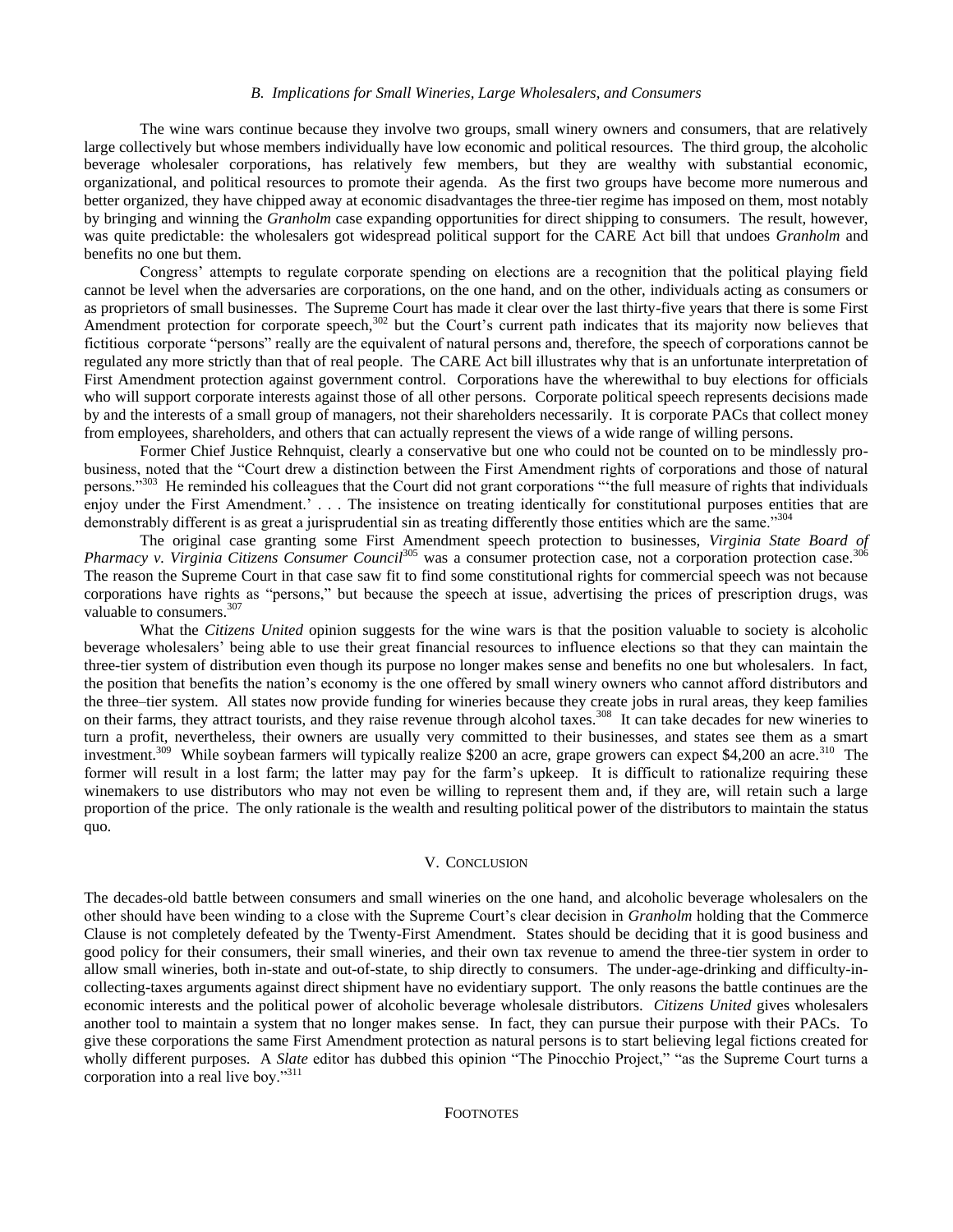1 *See, e.g.*, James Surowiecki, *The Financial Page: Masters of Main Street*, THE NEW YORKER, July 12 & 19, 2010, at 33 (noting that 2010 congressional financial-reform bill does nothing for consumer, "the littlest guy of all;" although Congress claimed to be helping "Main Street," its bill helped very large and powerful interest group of businesspeople to detriment of consumers who have no equivalent lobby).

 $2$ 130 S. Ct. 876 (2010).

3 *See, e.g.,* Joy Arnold, *Corporate Personhood: A Danger to Democracy*, NORTH OF CENTER, Feb. 13, 2010, *available at*  noclexington.com/?p=74; *Bill Moyers' Journal* (PBS television broadcast, Jan. 29, 2010) (interviewing Zephyr Teachout and Monica Youn); *Editorial: The Court's Blow to Democracy*, N.Y. TIMES, Jan. 22, 2010, at A30; Rick Ungar, *What Did the Founding Fathers Really Think about Corporations and Their Rights?*, TRUE/SLANT, JAN. 22, 2010, *at* trueslant.co/rickungar/2010/01/22/what-did-the-founding-fathers-really-think-about-corporations-and-their-rights/.

<sup>4</sup> Although this article is focusing on the boutique wine industry, problems, regulations, and large wholesalers are often the same for alcoholic beverages in general.

<sup>5</sup>Many articles have recounted this information, so the purpose here is to provide just enough of a background for an understanding of the importance of not allowing large corporations to overwhelm small businesses and consumers in the political process. *See, e.g.,* Susan Lorde Martin, *Changing the Law: Update from the Wine War*, 17 J. L. & POLITICS 63 (2001); Susan Lorde Martin, *Wine Wars–Direct Shipment of Wine: The Twenty-First Amendment, the Commerce Clause, and Consumers' Rights*, 38 AMER. BUS. L. J. 1 (2000); Rachel M. Perkins, *Notes, Wine Wars: How We Have Painted Ourselves into a Regulatory Corner*, 12 VAND. J. ENT. & TECH. L. 397 (2010); Christopher G. Sparks, *Comment, Out-of-State Wine Retailers Corked: How the Illinois General Assembly Limits Direct Wine Shipments from Out-of-State Retailers to Illinois Oenophiles and Why the Commerce Clause Will Not Protect Them*, 30 N. ILL. U.L. REV. 481 (2010).

<sup>6</sup>544 U.S. 460 (2005).

 $^{7}$ *Id.* at 465-66.

 $^8$ Daniel Okrent, LAST CALL - THE RISE AND FALL OF PROHIBITION 7 (2010).

9 *Id.*

<sup>10</sup>*Id.* at 25-26.

 $^{11}$ *Id.* at 26.

<sup>12</sup>*Id.* at 30.

<sup>13</sup>*Id.* at 54.

<sup>14</sup>*Id.* at 358.

<sup>15</sup>*Id.*

<sup>16</sup>*Id.* 17 374.

<sup>17</sup>*Id.* at 272-73.

<sup>18</sup>FTC, POSSIBLE ANTICOMPETITIVE BARRIERS TO E-COMMERCE: WINE 6 (2003).

<sup>20</sup>*Id.*

<sup>21</sup>*Id.*

<sup>22</sup>79 CONG. REC. 11718-19 (1935).

<sup>23</sup>*Id*. at 11720.

<sup>24</sup>*Nat'l Distributing Co., Inc.,* 626 F.2d at 1007.

<sup>25</sup>*Id.*at 1008.

<sup>26</sup>Okrent, *supra* note 8, at 358.

<sup>27</sup>*Nat'l Distributing Co., Inc.,* 626 F.2d at 1009.

<sup>28</sup>See, e.g., Actmedia, Inc. v. Stroh, 830 F.2d 957, 960-61 (9<sup>th</sup> Cir. 1986) (describing reasons and attempts for eliminating tiedhouse arrangements).

<sup>29</sup>Kenneth M. Braun *Grapes of Wrath*, MICHIGAN CAPITOL CONFIDENTIAL, Jan./Feb. 2009, at 6.

<sup>30</sup>Erik D. Price, *Time to Untie the House? Revisiting the Historical Justifications of Washington's Three-Tier System Challenged by* Costco v. Washington State Liquor Control Board, WASH. STATE BAR NEWS, June 2004. Estimates of the number of wholesalers varies. In the *Granholm* opinion Justice Kennedy cites the Cato Institute for the proposition that the number of wholesalers dropped from 1,600 to 600 between 1984 and 2002. 544 U.S. at 467.

<sup>31</sup>Arthur E. Foulkes, *Hoosier Wineries, Wholesalers Locked in Legal, Legislative Battle*, *at* tribstar.com/local/x1155676612/Hoosier-wineries-wholesalers-locked-in-legal-legislative-battle (Mar. 3, 2007).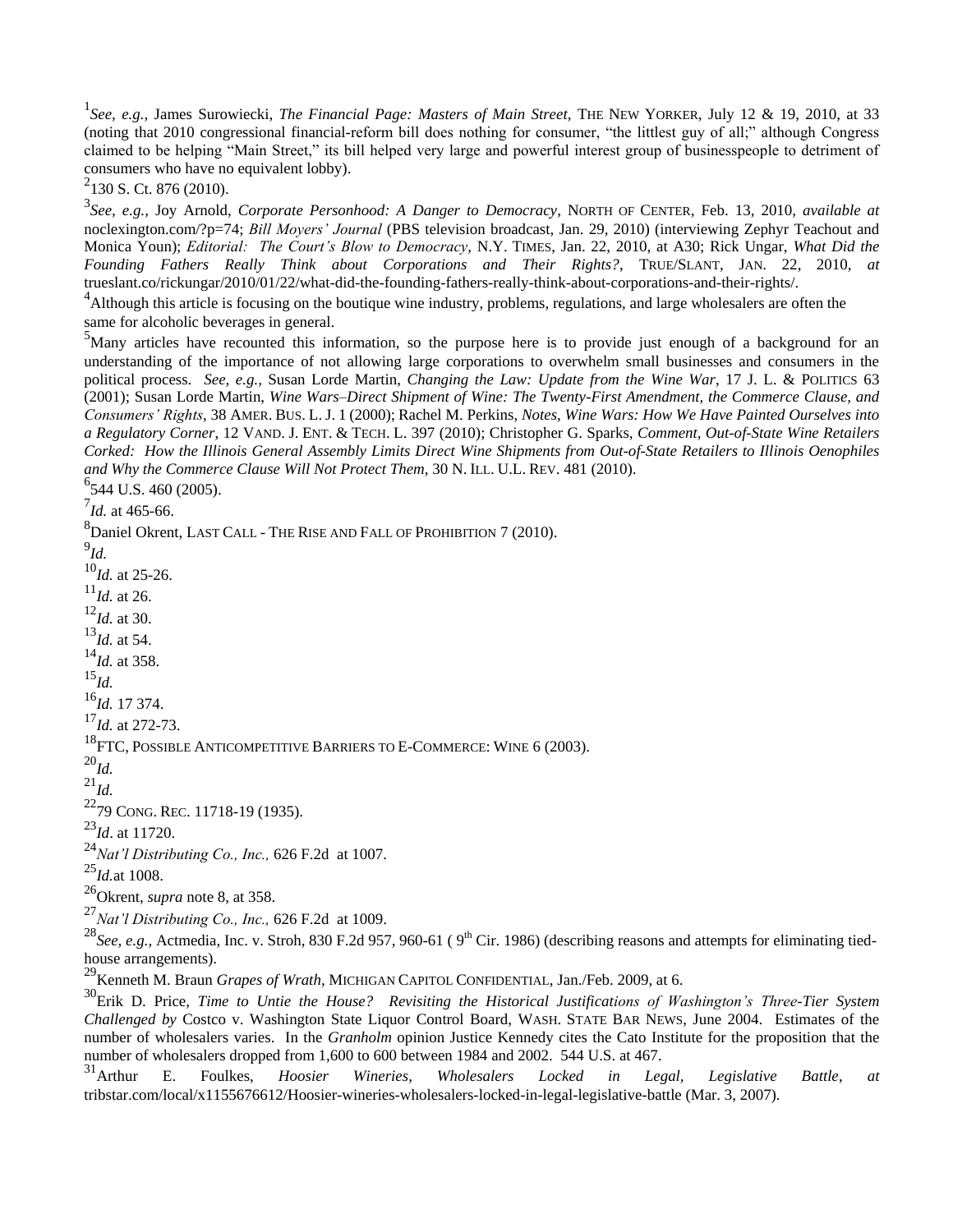<sup>32</sup>Alia Akkam & Kristen Wolfe Bieler, *Decade in Review 2000-2009: A Transformation of the Industry*, BEVERAGE MEDIA, Jan. 2010, *available at* www.bevnetwork.com/monthly issue article.asp?ID=396. The five are Southern Wine & Spirits, Republic National Distributing Company, Charmer Sunbelt Group, Glazer's, and Young's Market. *Id.*<br><sup>33</sup>See Lynne Kiesling. *Victory for Liberty and Oenophiles*, Nov. 13,

<sup>33</sup>*See* Lynne Kiesling, *Victory for Liberty and Oenophiles*, Nov. 13, 2002, at 1, *at* www.knowledgeproblem.com/archives/000393.html (Kiesling is Senior Lecturer of Economics at Northwestern University).

<sup>34</sup>Veseth, *supra* note 30. *See also* Megan Headley, *Kill Bill: Vol. 5034*, CHARLOTTESVILLE NEWS & ARTS, May 11-17, 2010, *available at* www.c-ville.com/index.php?cat=11431101084614805&ShowAResponsetoHR5034 (noting that in last 30 years wine production has increased 500 percent while wine distribution has decreased by 50 percent). By 2011 there are more than 6,000 wineries producing more than 7,000 brands in the United States. *See, e.g., Number of California Wineries*, THE WINE INSTITUTE, Apr. 1, 2010, *available at* wineinstitute.org/resources/statistics/article124 (mentioning 6,700 wineries in 2010). <sup>35</sup>Veseth, *supra* note 30.

<sup>36</sup>For example, Bronco Wines can sell its Charles Shaw brand (Two-Buck-Chuck) directly to Trader Joe's in California so California consumers pay \$1.99 for it; whereas, in Washington State where Bronco has to sell to a wholesaler, the same wine costs \$2.99, the extra dollar paying for the distribution tier. Veseth, *supra* note 30.

 $^{37}$ Kiesling, *supra* note 33.<br> $^{38}$ Center for Respo

<sup>38</sup>Center for Responsive Politics, *Heavy Hitters: Top All-Time Donors, 1989-2010*, *at* www.opensecrets.org/orgs/list.php?order=A (last visited July 11, 2010). During that period, it gave more than Microsoft, JP Morgan Chase & Co., and Time Warner. *Id.*

<sup>39</sup>Robert Taylor and Ben O"Donnell, *Support for Direct Shipping Restrictions Builds in Congress*, *at* winespectator.com/webfeature/show/id/42823 (May 27, 2010).

<sup>40</sup>Jennifer Dixon, *Three-Tier System: State Law Is at Root of Wholesale Power*, DETROIT FREE PRESS, Feb. 10, 2005, *available at* www.freep.com [hereinafter Dixon, *Three-Tier System*]. The director of enforcement for Michigan"s Liquor Control Commission has said that Michigan has not revoked a wholesaler"s license for at least twenty-seven years. *Id.* <sup>41</sup>*Id.*

42<br>About MBWWA, MICHIGAN BEER & WINE WHOLESALERS ASSOCIATION, *at* www.mbawwa.org/AboutUs.aspx (last visited July 27, 2010).

<sup>43</sup>*Our Core Issues*, MICHIGAN BEER & WINE WHOLESALERS ASSOCIATION, *at* www.mbawwa.org/CoreIssues.aspx (last visited July 27, 2010).

<sup>44</sup>Braun, *supra* note 29.

<sup>45</sup>Jennifer Dixon & Victoria Turk, *Under the Influence: Part 2 of 3: Beer, Wine Wholesalers Are Life of Politicians' Parties*, DETROIT FREE PRESS, Feb. 11, 2005, *at* www.freep.com.

<sup>46</sup>Brian Dickerson, *Don't' Place an Order for Wine Just Yet*, DETROIT FREE PRESS, May 23, 2005, *at* www.freep.com.

<sup>47</sup>Jennifer Dixon, *Wine Shipments Face Their Day in High Court*, DETROIT FREE PRESS, Dec. 7, 2004, *available at* www.freep.com [hereinafter Dixon, *Wine Shipments*].

<sup>48</sup>*Id.*

<sup>49</sup>Braun, *supra* note 29, at 7.

<sup>50</sup>Braun, *supra* note 29, at 7.

<sup>51</sup>The TTB is a bureau in the Department of the Treasury. Alcohol & Tobacco Tax & Trade Bureau, *About TTB, at [www.ttb.gov/about/index.shtml](http://www.ttb.gov/about/index.shtml)* (last visited Sept. 1, 2010). It has two main purposes: collecting excise taxes and protecting the public by seeing that sellers of alcohol, tobacco, firearms, and ammunition follow the law in labeling, advertising, and marketing. *Id.*

<sup>52</sup>H. Lee Murphy, *Feds Settle Wine Kickback Case in Illinois*, *at* www.winespectator.com/webfeature/show/id/Feds-Settle-Wine-Kickback-Case-in-Illinois/ (Jan. 21 2009).

<sup>54</sup>*Id.*

<sup>55</sup>*Id.*

<sup>56</sup>*Generations: Wholesale Legends Pass the Torch*, THE FREE LIBRARY, July 1, 2008, *at* thefreelibrary.com/\_/print/PrintArticle.aspx?id=182467837; *About WBG*, *at* www.wirtzbeveragegroup.com (last visited July 26, 2010).

<sup>57</sup>*Wirtz Beverage Iowa*, *at* www.wirtzbeveragegroup.com/iowa.asp (last visited July 26, 2010).

<sup>58</sup>*About Wirtz Beverage Minnesota*, *at* www.wirtzbeveragegroup.com/minnesota.asp (last visited July 26, 2010).

<sup>59</sup>*About Wirtz Beverage Nevada*, *at* www.wirtzbeveragegroup.com/nevada.asp (last visited July 26, 2010).

<sup>60</sup>*Wirtz Beverage Nevada*, *at* www.wirtzbeveragegroup.com/wisconsin.asp (last visited July 26, 2010).

<sup>53</sup>*Id.*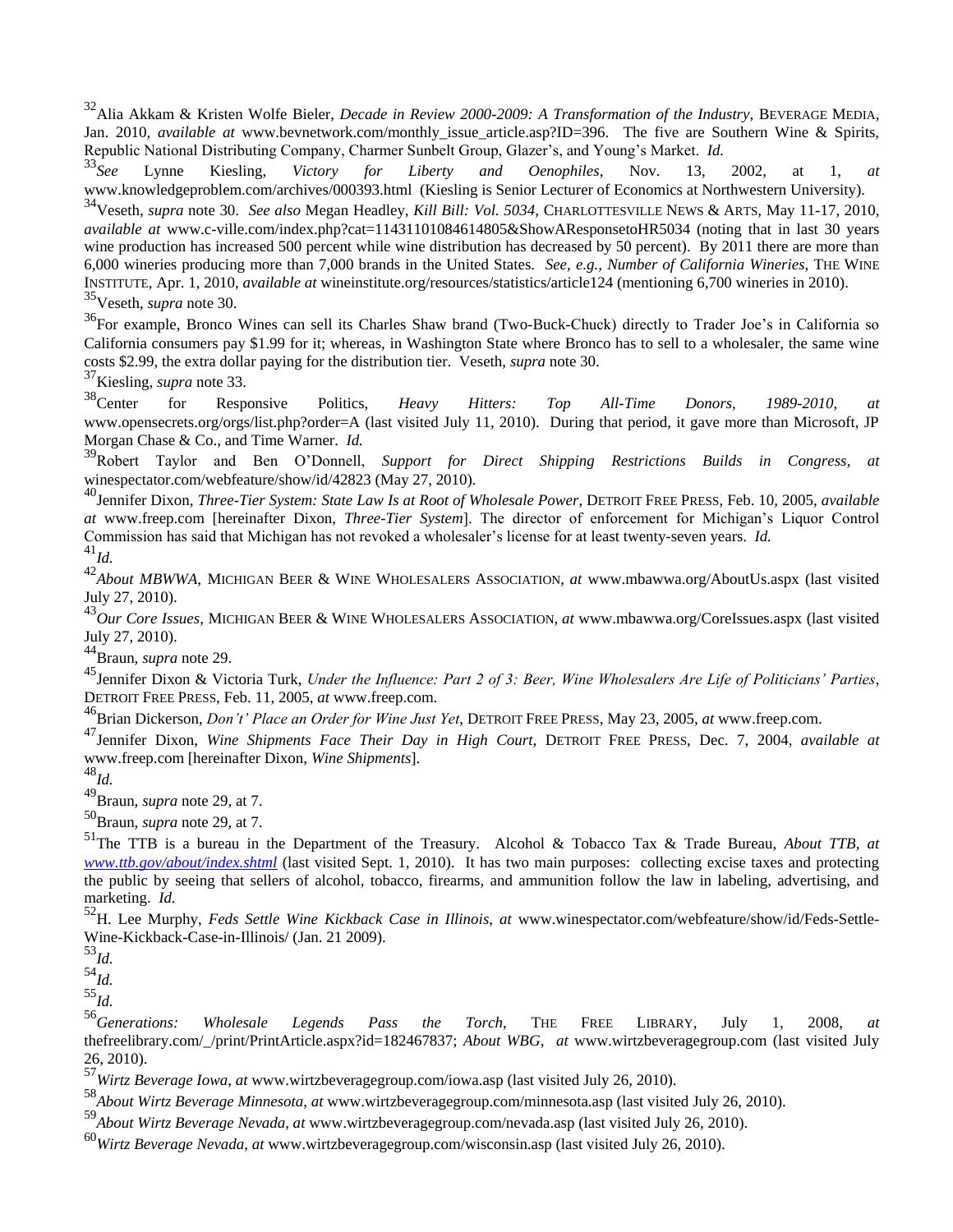<sup>61</sup>*Diageo and Wirtz Beverage Group Renew Distribution Agreement*, MODERN DISTILLERY AGE, Dec. 7, 2009, at 1, *available at* www.distilleryage.com/MDA\_12\_07\_09.pdf. Among Diageo's brands are Sterling Vineyard, Beaulieu Vineyards, Smirnoff, Johnnie Walker, Baileys, Crown Royal, Jose Cuervo, and Tanqueray. *Id.*

<sup>62</sup>Diageo Plans to Launch Local Brands in India, ECON. TIMES, July 15, 2010, available economictimes.indiatimes.com/articleshow/6169598.cms?prtpage=1.

<sup>63</sup>*Generations*, *supra* note 56.

<sup>64</sup>*Generations*, *supra* note 56.

<sup>65</sup>*Generations*, *supra* note 56.

<sup>66</sup>*Generations*, *supra* note 56.

<sup>67</sup>David Sterrett, *Rocky's Next Power Play*, CRAIN"S CHICAGO BUSINESS, Dec.7, 2009, *at* www.chicagobusiness.com/apps/pbcs.dll/article?AID=9999100032741.

<sup>68</sup>Illinois Campaign for Political Reform, *Wine and Spirits Distributors*, *at* ilcampaign.org/patrons/wine-and-spirits (last revised June 2009,).

<sup>69</sup>Illinois Campaign for Political Reform, *Wine & Spirits Distributors of Illinois, at*

www.ilcampaign.org/sunshine/patrons/profiles/WSDI.asp (last revised Aug. 2004).

70<sub>1999</sub> Ill. Laws 91-2.

<sup>71</sup>Steve Bruesewitz, *Commentary: Frango Logic*, CHI. TRIB., Nov. 28, 1999, at 18.

<sup>72</sup>Illinois Campaign for Political Reform, *Tip the Bar: Liquor Bill Draws Continuing Surge in Campaign Contributions*, *at* ilcampaign.org/tip-the-bar (last visited July 29, 2010).

<sup>73</sup>815 ILL. COMP. STAT. 725/1 to 725/99 (1999).

<sup>74</sup>Kendall-Jackson Winery, Ltd. v. Branson, 82 F. Supp. 2d 844, 848 (N.D. Ill. 2000).

<sup>75</sup>Douglas Holt, *New Round of Liquor Price Hikes Announced*, CHI. TRIB., Sept. 25, 1999, at 1.

<sup>76</sup>Illinois Campaign for Political Reform, *Tip the Bar: Liquor Bill Draws Continuing Surge in Campaign Contributions*, *at* ilcampaign.org/tip-the-bar (last visited July 29, 2010).

 $^{77}$ Kendall-Jackson Winery, Ltd. v. Branson, 82 F. Supp. 2d 844, 848-49 (N.D. Ill. 2000).

<sup>78</sup>*Id.*

<sup>79</sup>Kendall-Jackson Winery, Ltd. v. Branson, 82 F. Supp. 2d 844 (N.D. Ill. 2000).

<sup>80</sup>815 ILL. COMP. STAT. 725/1 to 725/99 (2004) (indicating repeal effective Aug. 5, 2002).

<sup>81</sup>*See, e.g.,* Kevin McDermott, *Illinois Might Still Restrict Wine Shipments*, ST. LOUIS POST-DISPATCH, May 17, 2005, *available at* www.stltoday.com.

 $\frac{82}{235}$  ILL. COMP. STAT. ANN. 5/6-29 (West 2010) (effective June 1, 2008).

<sup>83</sup>Southern Wine & Spirits, *A Tradition of Service, a Commitment to Excellence, a Record of Growth at* www.southernwine.com (July 26, 2010).

<sup>84</sup>Kristen Wolfe Bieler, *Inside Southern*, BEVERAGE MEDIA, Oct. 2008, *available at*

www.bevnetwork.com/pdf/Oct08\_inside.pdf.

<sup>85</sup>*The World's Richest People 2006,* FORBES, at 27, *available at* http://pdf.forbes.com/lists/2006/10/Rank\_27.html.

<sup>86</sup>Southern Wine & Spirits, *A Tradition, supra* note 83.

<sup>87</sup>Institute on Money in State Politics, *Follow the Money, at*

www.followthemoney.org/database/search.phtml?searchbox="SOUTHERN+WINE+%26+SPIRITS" (last visited Sept. 7, 2010).

<sup>88</sup>Jerry Hirsch, *Is Wholesale Change in Alcohol Pricing on Tap?* LOS ANGELES TIMES, Apr. 10, 2005, *available at* www.latimes.com.

<sup>89</sup>*Id.*

<sup>90</sup>*See, e.g.,* Brief for Wine and Spirits Wholesalers of America, et al., 2004 WL 1743943, at \*4, \*17, Granholm v. Heald, 125 S. Ct. 1885 (2005).

<sup>91</sup>Dixon, *Wine Shipments*, *supra* note 47.

<sup>92</sup>Dixon, *Wine Shipments*, *supra* note 47.

<sup>93</sup>Dixon, *Wine Shipments*, *supra* note 47.

<sup>94</sup>*2009 California Wine Sales*, THE WINE INSTITUTE, 2010, *available at* wineinstitute.org/resources/statistics/article122.

<sup>95</sup>*Number of California Wineries*, THE WINE INSTITUTE, Apr. 1, 2010, *available at*

wineinstitute.org/resources/statistics/article124.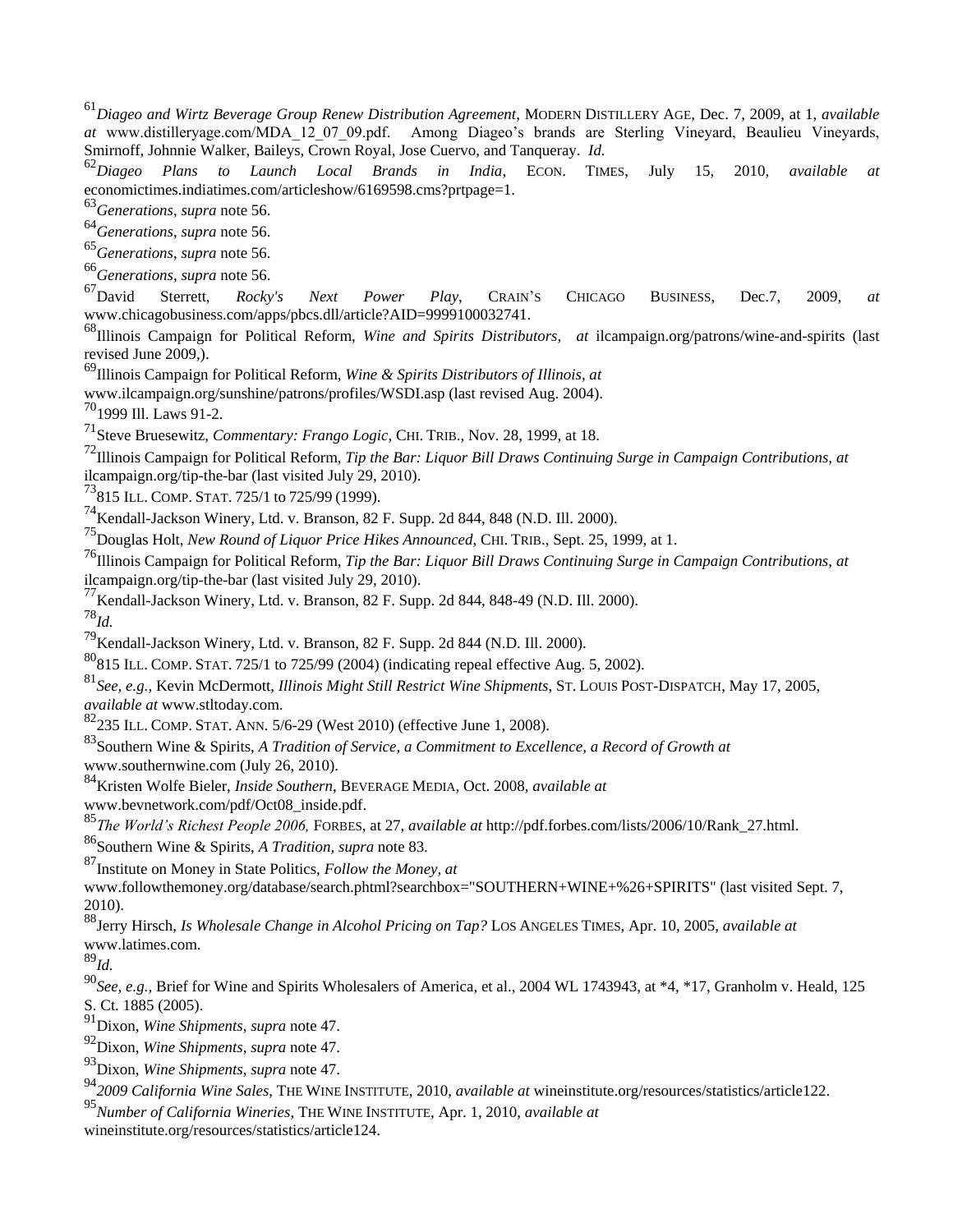<sup>96</sup>*The Top 30 U.S. Wine Companies*, WINE BUS. MONTHLY, Feb. 15, 2009, *available at* winebusiness.com/wbm/?go=getArticle&dataId=62891.

<sup>97</sup>*Id.*

<sup>98</sup>*Id.*

<sup>99</sup>Rachael E. Goodhue et al., *California Wine Industry Evolving to Compete in 21st Century*, 62 CAL. AGRIC. 12 (Jan.-Mar. 2008). Some industry sources consider wineries to be "small" if they produce 50,000 or fewer cases. Family Winemakers of Cal. v. Jenkins, 592 F.3d 1, 15 ( $1<sup>st</sup>$  Cir. 2010).

<sup>100</sup>Barbara Insel, *Inside the U.S. Wine Industry,* BUS. ECON., Jan. 1, 2008, *available at* www.allbusiness.com/bankingfinance/banking-institutions-systems/11408494-1.html. <sup>101</sup>*Id.*

102<sup>102</sup><br>Institute for Justice, *Litigation Backgrounder - Uncorking Freedom:* Challenging Protectionist Restraints on Direct *Interstate Wine Shipments to Consumers*, *at* www.ij.org/index.php?option=com\_content&task=view&id=803&Itemid=165 (last visited Aug. 12, 2010) (The Institute for Justice is a non-profit public interest law firm that litigated the *Granholm* case on behalf of these plaintiffs.).

<sup>103</sup>*Id.*

<sup>104</sup>*Id.*

<sup>105</sup>*Id.*

<sup>106</sup>*Id.*

<sup>107</sup>*Id.*

<sup>108</sup>Alix M. Freedman & John R. Emshwiller, *Vintage System: Big Liquor Wholesaler Finds Change Stalking Its Very Private World,* WALL ST. J., Oct. 4, 1999, at A1. *See also* Jason Haas, *Wine Markups at the Wholesale, Restaurant and Retail Level, at* tablascreek.typepad.com/tablas/2009/02/wine-markups-at-the-wholesale- restaurant-and-retail-level.html (Feb. 16, 2009) (explaining how system guarantees wholesalers substantial profit while wineries and retailers struggle).

<sup>109</sup>*Florida Wine Company Goes Online to Boost Sales,* MIAMI HERALD, Dec. 17, 1999, *available at* 1999 WL 28718088.

<sup>110</sup>OHIO ADMIN. CODE § 4301:1-1-03(C) (2007).

<sup>111</sup>Richard Galant, *Money and Power–Exec Eyes Bloom of Wine Online*, NEWSDAY, May 23, 2005, at A23.

<sup>112</sup>Caryn Eve Murray, *Cheers–The Toast of Our Towns*, NEWSDAY, Dec. 8, 2000, at G3. Now Bedell"s annual production is about 10,000 to 12,000 cases. *Bedell Cellars, Cutchogue*, *at* www.easternwinereview.com/2010/03/06/bedell-cellarscutchogue (Mar. 6, 2010).

<sup>113</sup>Galant, *supra* note 111.

<sup>114</sup>*See generally*, *Direct Shipping of Wine: Fostering Consumer Choice and Fair Competition: Hearing Before the U.S. Senate Comm. On the Judiciary*, 106<sup>th</sup> Cong. (1999), *available at* 1999 WL 130100 (statement of Hon. Mike Thompson).<br><sup>115</sup>Carlo DeVito. *East Coast Wineries Interview with James Silver of Peconic Bay* 

<sup>115</sup>Carlo DeVito, *East Coast Wineries Interview with James Silver of Peconic Bay Winery*, *at* eastcoastwineries.blogspot.com/2010/08/east-coast-wineiries-interview-with.html [sic] (Aug. 30, 2010.

<sup>116</sup>*Id.*

<sup>117</sup>*Protect Consumer Choice: Voice Your Opposition to HR 5034*, *at* www.freethegrapes.org/index.php?q=5034 (last visited Sept. 10, 2010)

<sup>118</sup>*Editorial: Good Wine Choice on Wine Sales*, NEWSDAY, May 18, 2005, at A36.

<sup>119</sup>*US/California Wine Production*, *at* www.wineinstitute.org/resources/statistics/article83 (Mar. 25, 2010). Seventy-one percent of California's 1,049 wineries produced fewer than 25,000 cases of wine in 2004; about 80% of the state's wineries produced fewer than 50,000 cases of wine. James Temple, *A Win for Wine–Producers Large, Small Raise Glass*, CONTRA COSTA (CAL.)TIMES, May 17, 2005, at A1, A23. More than half of the 284 wineries in the Napa Valley produce 10,000 or fewer cases a year. *Id.*

<sup>120</sup>Amber McKenny, *Number of U. S. Wineries Tops 6,100*, WINE BUS. MONTHLY, Feb. 15, 2009, *available at*  www.winebusiness.com/wbm/?go=getArticle&dataId=62895.

<sup>121</sup>*Washington Wine, at* www.washingtonwine.org/washington-wine (last visited Sept. 9, 2010).

<sup>122</sup>McKenny, *supra* note 120.

<sup>123</sup>*U.S. Wine Producing Regions, at* www.savvywino.com/guide\_wine-us\_wine\_producing\_regions.aspx (2010).

<sup>124</sup>*Search/Winery, at* www.newyorkwines.org/Winery/index.ashx (last visited Sept. 10, 2010). In the past twenty-five years, New York"s wine industry has grown about tenfold from about thirty small wineries. *NY Urged to Pass a Wine Bill*, NEWSDAY, May 20, 2005, at A59.

<sup>125</sup>McKenny, *supra* note 120.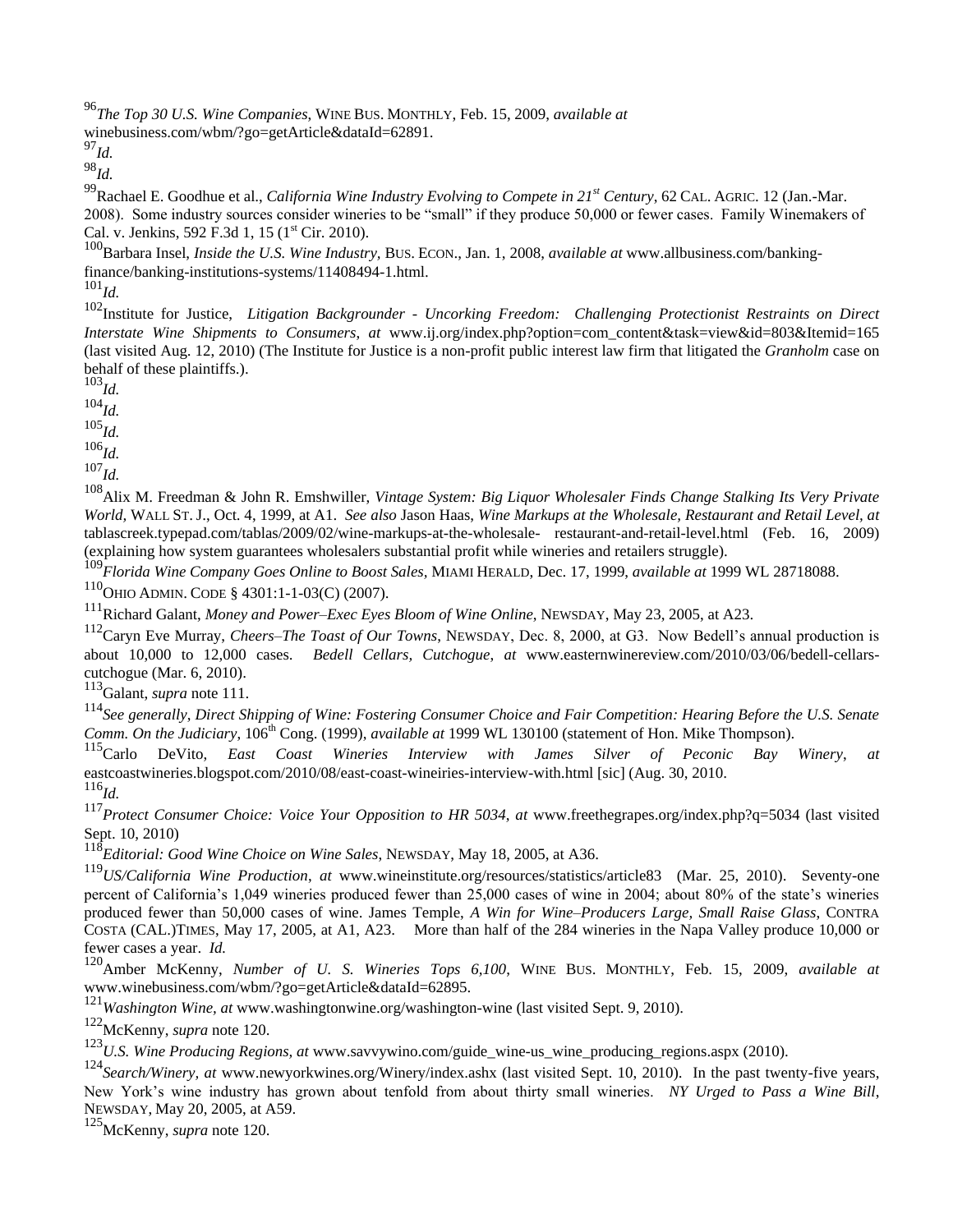<sup>126</sup>McKenny, *supra* note 120.

<sup>127</sup>*U.S. Wine Producing Regions, supra* note 123.

<sup>128</sup>*Missouri Wineries, at* www.missouriwinecountry.com/wineries/ (last visited Sept. 10, 2010).

<sup>129</sup>*Winery Case Study*, *at* www.slideshare.net/spopova/final-presentation-1995825 (2009).

<sup>130</sup>*Wineries Strive to Hit 'Right Notes*," DES MOINES REGISTER, May 23, 2010, at E1.

<sup>131</sup>*Chronology of Events*, *at* www.coloradowine.com (2007).

<sup>132</sup>*Grape Growing in Colorado, at* www.coloradowine.com/grape\_growing.html (2007).

<sup>133</sup>*Id.*

<sup>134</sup>Arthur E. Foulkes, *Hoosier Wineries, Wholesalers Locked in Legal, Legislative Battle*, *at*

tribstar.com/local/x1155676612/Hoosier-wineries-wholesalers-locked-in-legal-legislative-battle (Mar. 3, 2007).

<sup>135</sup>*Id.*

<sup>136</sup>*Id.*

<sup>137</sup>*Wine Tasting in Santa Barbara*, *at* www.cabrillo-inn.com/Wine-Tasting-Santa-Barbara-County.shtml (Sept. 13, 2010). <sup>138</sup>*Chamard Vineyards, at* www.chamard.com (2006).

<sup>139</sup>FTC, POSSIBLE ANTICOMPETITIVE BARRIERS TO E-COMMERCE: WINE 14 (2003).

<sup>140</sup>*See, e.g.*, *Internet Wine Sales Ruling Victory for Trade*, FORT WAYNE [IND.]J. GAZETTE, May 17, 2005, *at*  www.fortwayne.com (Scripps Howard editorial).

<sup>141</sup>Molly McDonough, *States Mull the Wine Decision*, ABA JOURNAL REPORT, May 20, 2005, *at* www.abanet.org/journal/ereport/my20wine.html (Statement by Todd J. Zywicki, professor at George Mason School of Law).<br><sup>142</sup>See Lynne Kiesling. *Victory for Liberty and Oenophiles*. Nov. 13, 2002. at 3.

<sup>142</sup>*See* Lynne Kiesling, *Victory for Liberty and Oenophiles*, Nov. 13, 2002, at 3, *at* www.knowledgeproblem.com/archives/000393.html

<sup>143</sup>*Disintermediation*, Feb. 12, 2003, *at* www.webopedia.com/TERM/D/distermediation.html.

<sup>144</sup>Brief Amicus Curiae of American Homeowners Alliance, et al., 2004 WL 2155306 (2004), Granholm v. Heald, 125 S. Ct. 1885 (2005).

<sup>145</sup>*Id.*

<sup>146</sup>*Id.* at \*4.

<sup>147</sup>The Supreme Court has noted that despite the Constitution's express grant to Congress of the power to "regulate Commerce" . . . among the several states," the Court has consistently held that the language contains a negative (or dormant) Commerce Clause that serves the

purpose of preventing a State from retreating into economic isolation or jeopardizing the welfare of the Nation as a whole, as it would do if it were free to place burdens on the flow of commerce across its borders that commerce wholly within those borders would not bear. The provision thus "reflects a central concern of the Framers that was an immediate reason for calling the Constitutional Convention: the conviction that in order to succeed, the new Union would have to avoid the tendencies toward economic Balkanization that had plagued relations among the Colonies and later among the States under the Articles of confederation."

Oklahoma Tax Comm"n v. Jefferson Lines, Inc., 514 U.S. 175 (1995).

Thus, the Commerce Clause not only grants power to Congress but it limits the power of states. The limitations carry out the basic purpose of the Commerce Clause: to create a "federal free trade unit" that would encourage the "material success . . [and] the peace and safety of the Union." H.P. Hood & Sons, Inc. v. DuMond, 336 U.S. 525, 538, 533 (1949).

 $188$ Brief Amicus Curiae of American Homeowners Alliance, et al., 2004 WL 2155306 (2004), at  $*5$ .

149

*Id.* at \*6-\*7.

<sup>150</sup>Barbara Insel, *Inside the U.S. Wine Industry,* BUS. ECON., Jan. 1, 2008, *available at* www.allbusiness.com/bankingfinance/banking-institutions-systems/11408494-1.html.

 $^{151}$ *Id.* 

 $^{152}$ H.R. 5034, 111<sup>th</sup> Cong. (2010). The bill died when the 111<sup>th</sup> Congress adjourned. It was reintroduced, with changes, as the Community Alcohol Regulatory Effectiveness Act of 2011 in H.R. 1161,  $112^{th}$  Cong. (2011). See text at section III, C for details about the new bill. 153

*Id., available at* thomas.loc.gov/cgi-bin/bdquery/z?d111:HR05034:@@@P.

<sup>154</sup>*Id.*

<sup>155</sup>Robert Taylor and Ben O"Donnell, *Support for Direct Shipping Restrictions Builds in Congress*, *at* winespectator.com/webfeature/show/id/42823 (May 27, 2010).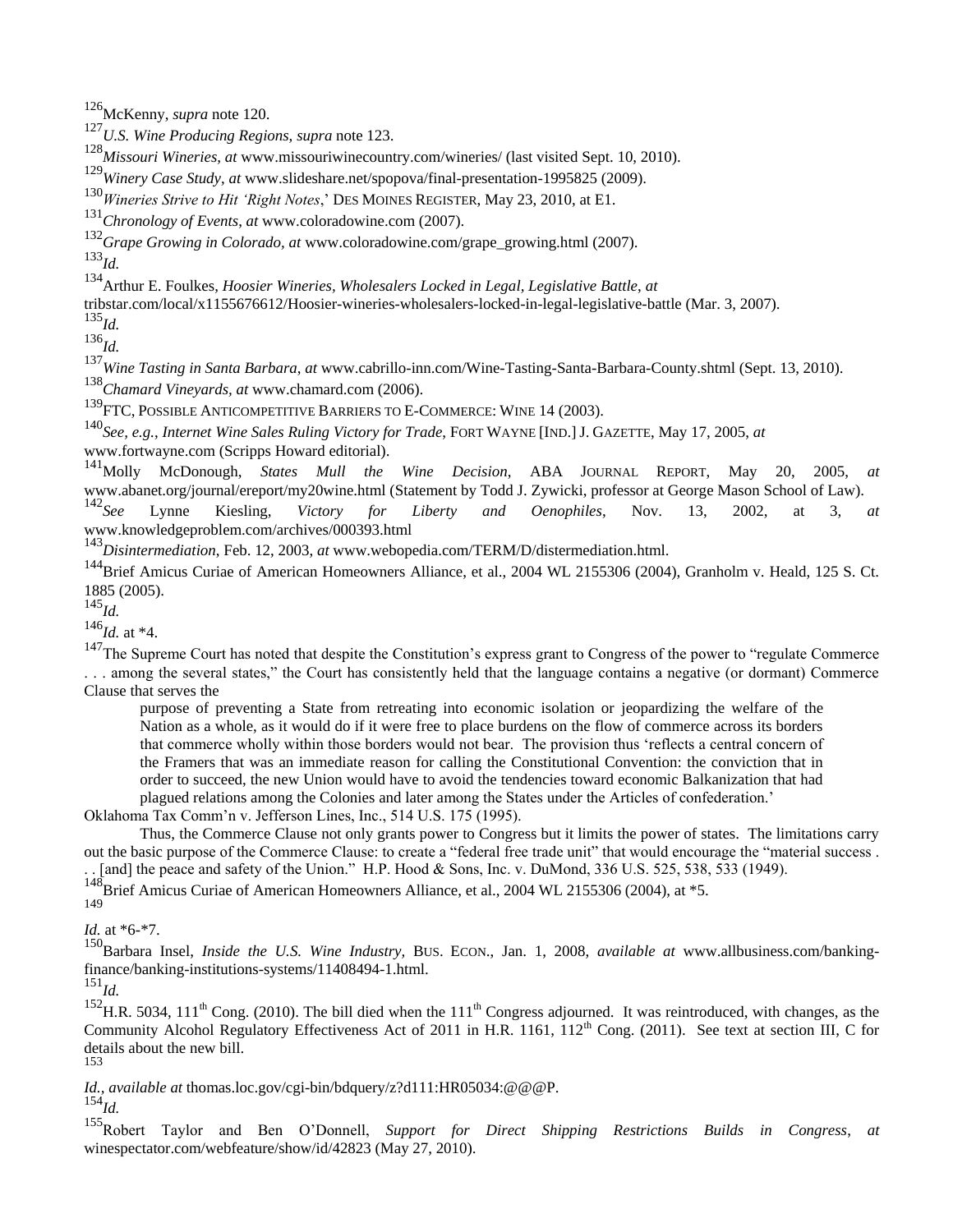*Id.*

Jennifer Youssef and Jaclyn Trop, *Congress Plan May Dry Up Flow of Direct Wine Shipments*, DETROIT NEWS, May 15, 2010, *available at* detnews.com/article/20100515/BIZ/5150308&template=printart; Robert Taylor and Ben O"Donnell, *Support for Direct Shipping Restrictions Builds in Congress*, *at* winespectator.com/webfeature/show/id/42823 (May 27, 2010). 544 U.S. 460 (2005). *Id.* at 465-66. *Id. Id. Id.* at 466-67. *Id.* at 467-68. *Id.* <sup>165</sup> Heald v. Engler, 342 F.3d 517 (2003). <sup>166</sup>N.Y. BEV. CONT. LAW ANN. § 76-a(3) (West Supp. 2005). N.Y. BEV. CONT. LAW ANN. § 3(37) (West Supp. 2005). *Granholm*, 544 U.S. at 466. *Id.* at 475. <sup>170</sup>*Id.* at 476-77. Section 2 of the Twenty-First Amendment says: "The transportation or importation into any state, territory, or possession of the United States for delivery or use therein of intoxicating liquors, in violation of the laws thereof, is hereby prohibited." U.S. CONST. Amend. XXI, § 2. <sub>10</sub> S. Ct. 681 (1890). *Id.* at 687-88. <sup>173</sup>Ch. 728, 26 Stat. 313 (1890) (codified at 27 U.S.C. § 121 (1898)) (also known as the Original Packages Act). *Id.* Rhodes v. Iowa, 170 U.S. 412, 421-22 (1898).  $^{176}$ Ch. 90, 37 Stat. 699 (1913) (reenacted without change at ch. 740 § 202(b), 49 stat. 877 (1935) (codified at 27 U.S.C. § 122 (1998)). *Granholm*, 544 U.S. at 481. *Id.* at 482-83. *Id.* 180<sub>242</sub> U.S. 311 (1917). *Id.* at 324-25. *Granholm*, 544 U.S. at 482. *Id.* at 483. *Id.* at 484-85. <sub>299</sub> U.S. 59 (1936). *Id.* at 62. *Granholm*, 544 U.S.at 485 (quoting *Young's Market*, 299 U.S. at 62.). *Id*. *Id.* at 487.  $^{190}$ 468 U.S. 263 (1984). *Id.* at 275. *Id. Id.* at 276. *Granholm*, 544 U.S. at 487-88. Megan Headley, *Kill Bill: Vol. 5034*, CHARLOTTESVILLE NEWS & ARTS, May 11-17, 2010, *available at* www.cville.com/index.php?cat=11431101084614805&ShowAResponsetoHR5034.  $^{196}$ H.R. 5034, 111<sup>th</sup> Cong. (2010). *Id.* § 2.

<sup>198</sup>For example, United Liquors, the largest wholesaler of alcoholic beverages in Massachusetts, was among Rep. Delahunt's top fifteen contributors, donating \$39,500 to his campaigns between 1996 and 2010. During that period, the Wine & Spirits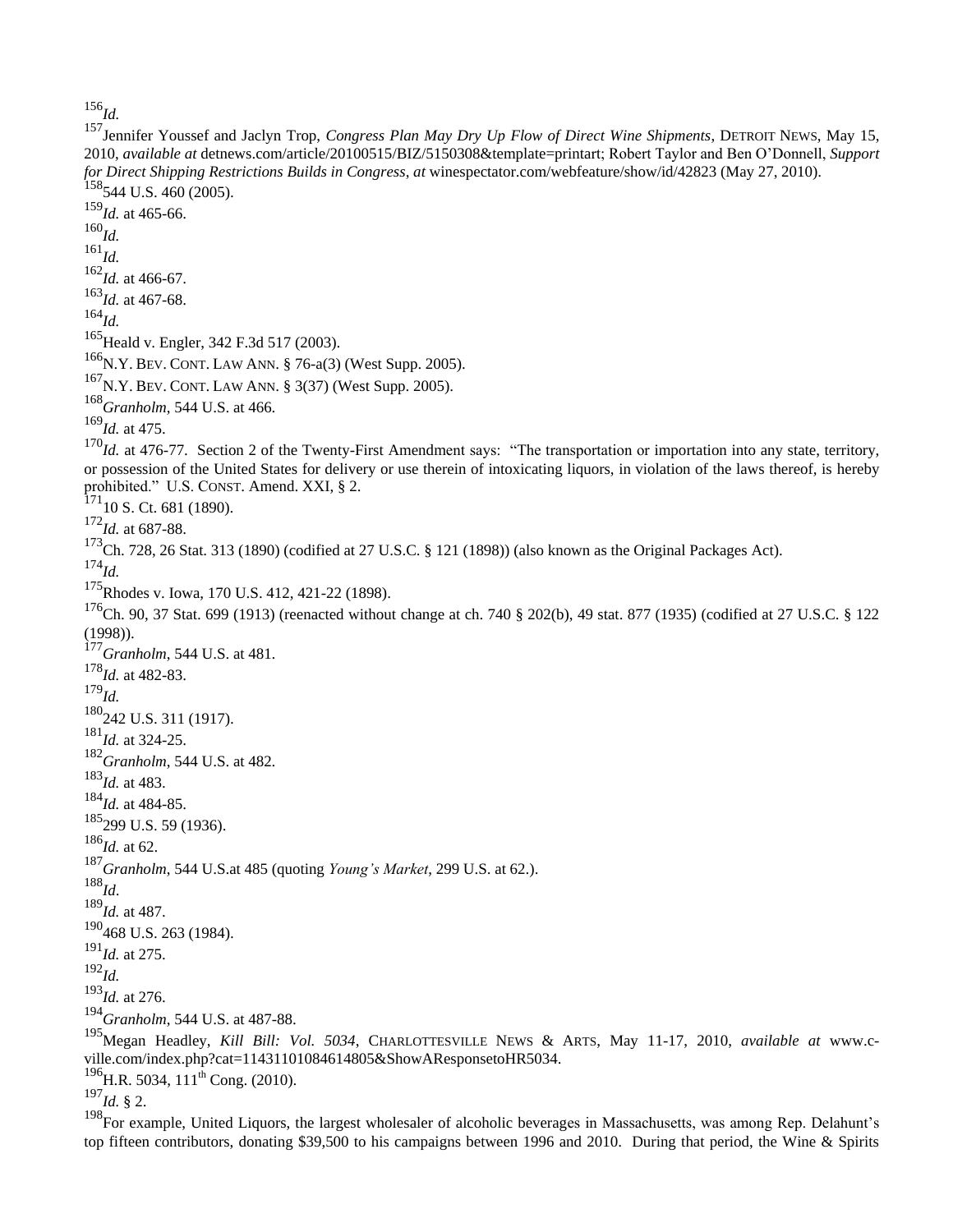Wholesalers of America donated \$29,500 to his campaigns. Center for Responsive Politics, *Top Contributors: Bill Delahunt, at* opensecrets.org/politicians/contrib.php?cycle=Career&cid=N00000280&type=I. In the twenty-year period between 1990 and 2010, the National Beer Wholesalers Association has contributed more than \$21 million to federal candidates and political parties. Center for Responsive Politics, *Heavy Hitters: National Beer Wholesalers Assn*, opensecrets.org/orgs/summary.php?id=D000000101.

 $1\overline{9}9$ *Id.* § 3(b).

<sup>200</sup>*Id.* ("State or territorial regulations may not facially discriminate, without justification, against out-of-state producers of alcoholic beverages in favor of in-state producers.")

 $^{201}$ *Id.* § 3 (c) (1).

 $^{202}$ *Id.* § 3 (c) (2).

<sup>203</sup>*Id.* § 3 (c) (3) (italics added).

 $^{204}$ *Id.* § 4.

 $^{205}$ H.R. 1161, 112<sup>th</sup> Cong. (2011). There are eight other sponsors: Bruce Braley, Democrat of Iowa, Howard Coble, Republican of North Carolina, John Conyersm Democrat of Michigan, Ted Deutch, Democrat of Florida, Jim Jordan, Republican of Ohio, Gary Miller, Republican of California, Dennis Ross, Republican of Florida, and Debbie Wasserman Schultz, Democrat of Florida.

<sup>206</sup>*Id.* at § 2; H.R. 5034, 111<sup>th</sup> Cong. (2010) at § 2(1).

 $^{207}$ H.R. 1161, at § 2.

 $^{208}$ H.R. 5034, at § 2(2).

<sup>209</sup>*Id.* at § 3(b).

 $^{210}$ H.R. 1161, at § 3(b).

<sup>211</sup>H.R. 5034, at § 3(c)(3).

<sup>212</sup>Jennifer Youssef and Jaclyn Trop, *Congress Plan May Dry Up Flow of Direct Wine Shipments*, DETROIT NEWS, May 15, 2010, *available at* detnews.com/article/20100515/BIZ/5150308&template=printart. The states that prohibit direct shipment are Alabama, Arkansas, Delaware, Kentucky, Maryland, Massachusetts, Mississippi, New Jersey, Oklahoma, Pennsylvania, South Dakota, and Utah. The Wine Institute, *State Shipping Laws*, *at* wi.shipcompliant.com/Home.aspx? (last visited July 29, 2010). Montana law allows direct shipment, but no carrier will currently ship there, so the effect is the same as a prohibition. *Id.*<br><sup>213</sup>Iacob Grier. *Beware of CARE*. WASH. EXAMINER. Aug. 19, 2010,

<sup>213</sup>Jacob Grier, *Beware of CARE*, WASH. EXAMINER, Aug. 19, 2010, *at* www.washingtonexaminer.com/opinion/blogs/Examiner-Opinion-Zone/Beware-of-CARE-the-Comprehensive-Alcohol-Regulatory-Effectiveness-Act-101092874.html.

<sup>214</sup>*Hearing on Legal Issues Concerning State Alcohol Regulation Before the Subcomm. On Courts & Competition Policy of the Comm. Of the Judiciary,* 111<sup>th</sup> Cong. 2 (Mar. 18, 2010) (statement of Nida Samona).

<sup>215</sup>*Hearing on Legal Issues Concerning State Alcohol Regulation Before the Subcomm. On Courts & Competition Policy of the Comm. Of the Judiciary,* 111<sup>th</sup> Cong. 2 (Mar. 18, 2010) (joint statement by Wine Institute and WineAmerica).  $^{216}$ *Id.* at 5.

 $217$ <sub>27</sub> U.S.C. §203(b)(1) (2010).

 $^{218}$ 27 U.S.C. §204(a)(2)©) (2010).

<sup>219</sup>Samona statement, *supra* note 214, at 4.

<sup>220</sup>Samona statement, *supra* note 214, at 6.

<sup>221</sup>*See Hearing on Legal Issues Concerning State Alcohol Regulation Before the Subcomm. On Courts & Competition Policy of the Comm. Of the Judiciary,*  $111<sup>th</sup>$  Cong. 2 (Mar. 18, 2010) (joint statement by Wine Institute and WineAmerica).

<sup>222</sup>*See* Jonathan M. Rotter & Joshua S. Stambaugh, *What's Left of the Twenty-First Amendment?*, 6 CARDOZO L. POL"Y & ETHICS J. 601 (2008) (concluding that the law operates in a middle ground between the Twenty-First Amendment and the Commerce Clause and analyzing early cases following *Granholm* including Brooks v. Vassar, 462 F.3d 341 (4<sup>th</sup> Cir. 2006), Huber Winery v. Wilcher, 488 F. Supp. 2d 592 (W.D. Ky. 2006), Cherry Hill Vineyard, LLC v. Baldacci, 505 F.3d 28 (1<sup>st</sup> Cir. 2007), Beau v. Moore, 2007 WL 3231890 (E.D. Ark. Nov. 1, 2007), Jelovsek v. Bredesen, 545 F.3d 431 (6<sup>th</sup> Cir. 2008)).  $223$ <sub>592</sub> F.3d 1 (1<sup>st</sup> Cir. 2010).

<sup>224</sup>Stonington Vineyards v. Jenkins, No. 05-10982-JLT (D. Mass. Oct. 5, 2005) (cited in *Family Winemakers,* 592 F.3d at 7).

<sup>225</sup>MASS. GEN. LAWS ch. 138, § 19B (2002).

<sup>226</sup>MASS. GEN. LAWS ch. 138, § 19F (2006).

<sup>227</sup>*Id.*

<sup>228</sup>*Family Winemakers*, 592 F.3d at 4.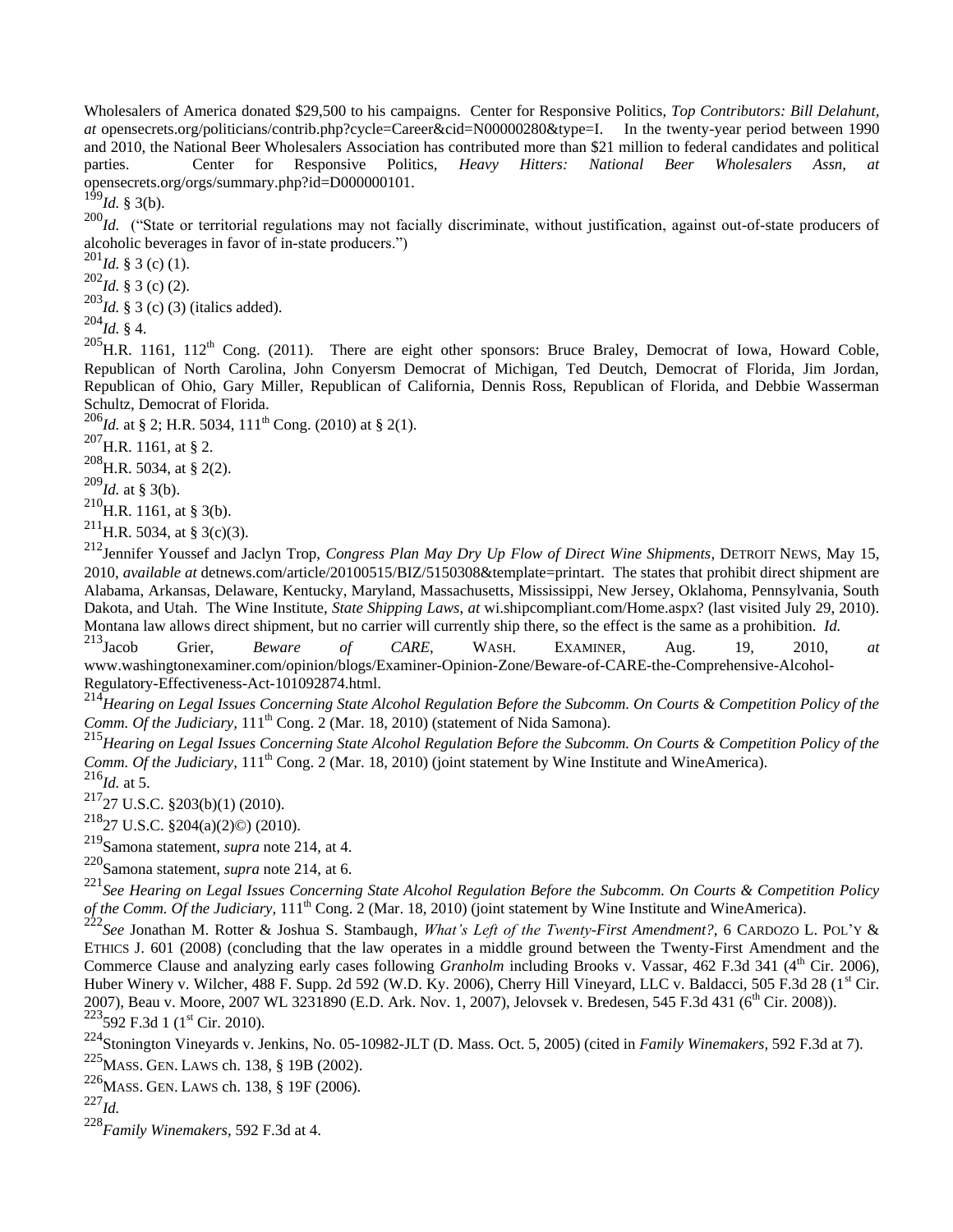*Id.* at 5.  $^{230}$ *Id.* at 7. *Id. Id.* at 11. *Id.* at 5-7.  $^{234}$ *Id.* at 5-7, 12. *Id. Id.* at 12. *Id.* at 13. *Id.* at 17. *Id.* at 20-21.  $^{240}$ Cherry Hill Vineyards, LLC v. Lilly, 553 F.3d 423 (6<sup>th</sup> Cir. 2008). *Id.* at 427. KY. REV. STAT. ANN. §§ 241.010(46), 243.155(1), 243.155(2)(g), 244.165(2) (Michie 2006). KY. REV. STAT. ANN. § 244.165 (Michie 2006). *Cherry Hill Vineyards*, 553 F.3d at 433. *Id. Id.* at 434. *Id.* <sup>248</sup>Black Star Farms LLC v. Oliver, 600 F.3d 1225, 1227 (9<sup>th</sup> Cir. 2010). *Id.* at 1231. *Id.* at 1232. *Id.* at 1233. *Id.* at 1235. *Cherry Hill Vineyards*, 553 F.3d at 433. *Black Star Farms*, 600 F.3d at 1233-35. Freeman v. Corzine, 629 F.3d 146 (3d Cir. 2010). *Id.* About Walter Hansel Winery & Vineyard, *at* walter hanselwinery.com/about\_walter\_hansel\_winery.htm. *Freeman*, 629 F.3d at 151. *Id.* at 154-55. *Id.* at 152. *Id. Id.* at 155. *Id. Id.* at 156. *Id.* at 156-57. *Id.* at 157. *Id.* at 158-9. *Id.* at 160. *Id.* 160-61. *Id.* at 161. *Id.* at 152. *Id.* at 152-53. *Id.* at 162-4. 130 S. Ct. 876 (2010). *Id*.

The large wine wholesalers are generally family-owned businesses that are not publicly traded. *See, e.g.*, notes 43-84 and accompanying text.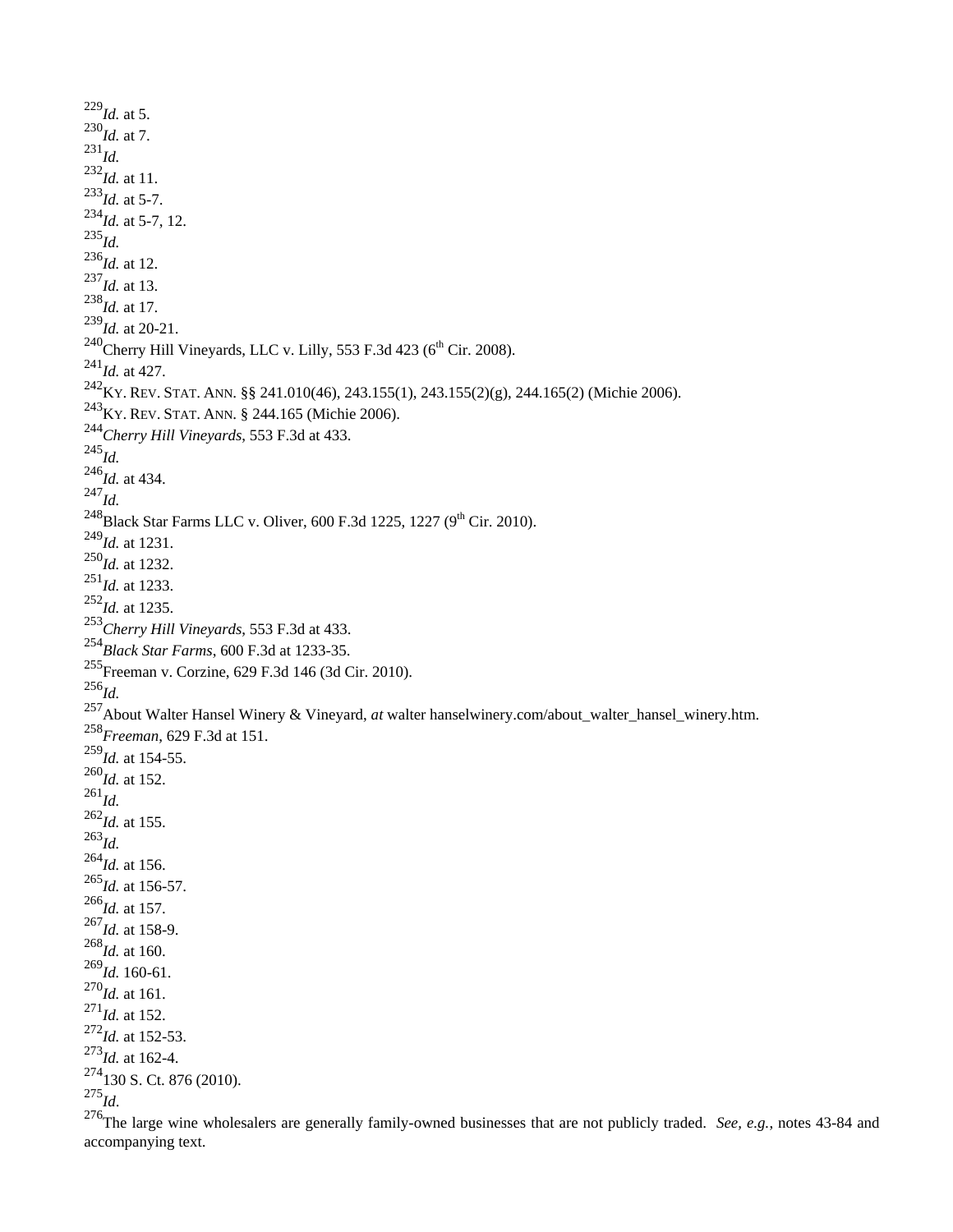$^{277}$ 2 U.S.C. § 441b (2002) (commonly known as the McCain-Feingold campaign finance law).

<sup>278</sup>Citizens United, 130 S. Ct. at 897. The case involved a nonprofit corporation, Citizens United, that had made a critical movie about Hillary Clinton and wanted to run it on video-on-demand and ads for it on broadcast and cable television within thirty days of the 2008 presidential primary elections. *Id.* at 887-88. Citizens United, fearing civil and criminal penalties under Section 441b, sought declaratory and injunctive relief against the Federal Election Commission which the district court denied. *Id.* at 888.

 $2792$  U.S.C. § 441b(b)(2) (2002). The opinion stated that because PACs are separate from corporations, the PAC exemption does not allow corporations to speak. *Citizens United*, 130 S. Ct. at 897. It justified that conclusion by noting that "PACs are burdensome alternatives; they are expensive to administer and subject to extensive regulations," and therefore if corporations cannot make independent expenditures, they are being prohibited from speaking. *Id.* at 897-98.

<sup>280</sup>*Citizens United*, 130 S. Ct. at 917.

 $^{281}$ 494 U.S. 652 (1990).

<sup>282</sup>*Id.* at 695.

<sup>283</sup>*Id.* at 655.

<sup>284</sup>*Citizens United*, 130 S. Ct. at 903 (citing *Austin*, 494 U.S. at 660).

<sup>285</sup>*Id.* at 904.

<sup>286</sup>*Id.* at 905.

<sup>287</sup>*Id.*

<sup>288</sup>*Id.* at 907.

<sup>289</sup>Some commentators have noted evidence that shareholders overwhelmingly do not want the companies in which they are invested to pay for political ads. *See, e.g.,* David G. Savage, *Corporate Campaign Ads Haven't Followed Supreme Court's Prediction*, L.A. TIMES, Oct. 27, 2010.

<sup>290</sup>*Citizens United*, 130 S. Ct. at 907.

<sup>291</sup>Id. at 930. Justice Stevens also noted that, in fact, Citizens United never raised the issue of free speech rights based on corporate status; it was the Court's majority that changed the case so that they could change the law. *Id.* at 932.

 $^{292}$ *Id.* at 945. <sup>293</sup>*Id.* at 947.

<sup>294</sup>*Id.* at 949-50.

<sup>295</sup>Brief of Nat"l Assoc. of Consumer Advocates & Foundation for Taxpayer & Consumer Rights as *Amici Curiae* in Support of Plaintiffs-Appellants at 9, St. Louis v. Sprint Spectrum, LP, 203 S.W. 3d 199 (Mo. 2006) (citing Bryan).

 $^{296}$ *Id.* at 952 (citing the Tillman Act, ch. 420, 34 Stat. 864 passed in 1907).

<sup>297</sup>*Id.* at 954, 972.

<sup>298</sup>*Id.* at 964 (Justice Stevens citing First Nat"l Bank of Boston v. Bellotti, 435 U.S. 765, 788 (1978)) (brackets in original) . <sup>299</sup>*Id.*

<sup>300</sup>*Id.* at 965.

<sup>301</sup>*Available at* presidentialrhetoric.com; *also quoted in* THOM HARTMANN, UNEQUAL PROTECTION – THE RISE OF CORPORATE DOMINANCE AND THE THEFT OF HUMAN RIGHTS (2002) (Kindle Books Location 1654).

<sup>302</sup>*See, e.g.,* Va. State Bd. of Pharmacy v. Va. Citizens Consumer Council, 425 U.S. 748 (1976); First Nat"l Bank of Boston v. Bellotti, 435 U.S. 765 (1978).

<sup>303</sup>Pacific Gas & Elec. Co. V. Pub. Utilities Comm"n of Cal., 475 U.S. 1, 32 (1986).

<sup>304</sup>*Id.* at 34-35.

<sup>305</sup>425 U.S. 765 (1978).

<sup>306</sup>*Id.* at 753, 763 (noting consumer's interest in free flow of information and consumers' attack on statute that prohibits them from receiving information about prices of prescription drugs).

<sup>307</sup>*Id.*; *see also* Tamara R. Piety, Commentary, *Citizens United and the Threat to the Regulatory State*, 109 MICH. L. REV. FIRST IMPRESSIONS 16 (2010), *at* www.michiganlawreview.org/assets/fi/109/piety.pdf (noting that *Citizens United* illustrates Court's use of its power for powerful businesses rather than for consumers and public interest).

<sup>308</sup>Keith F. Girard, *States Pour Government Money into Wine*, BLOOMBERG BUSINESSWEEK, Oct. 21, 2010, at www.businessweek.com/print/smallbiz/content/oct2010/sb20101020\_349721.htm.

<sup>309</sup>*Id.*

<sup>310</sup>*Id.*